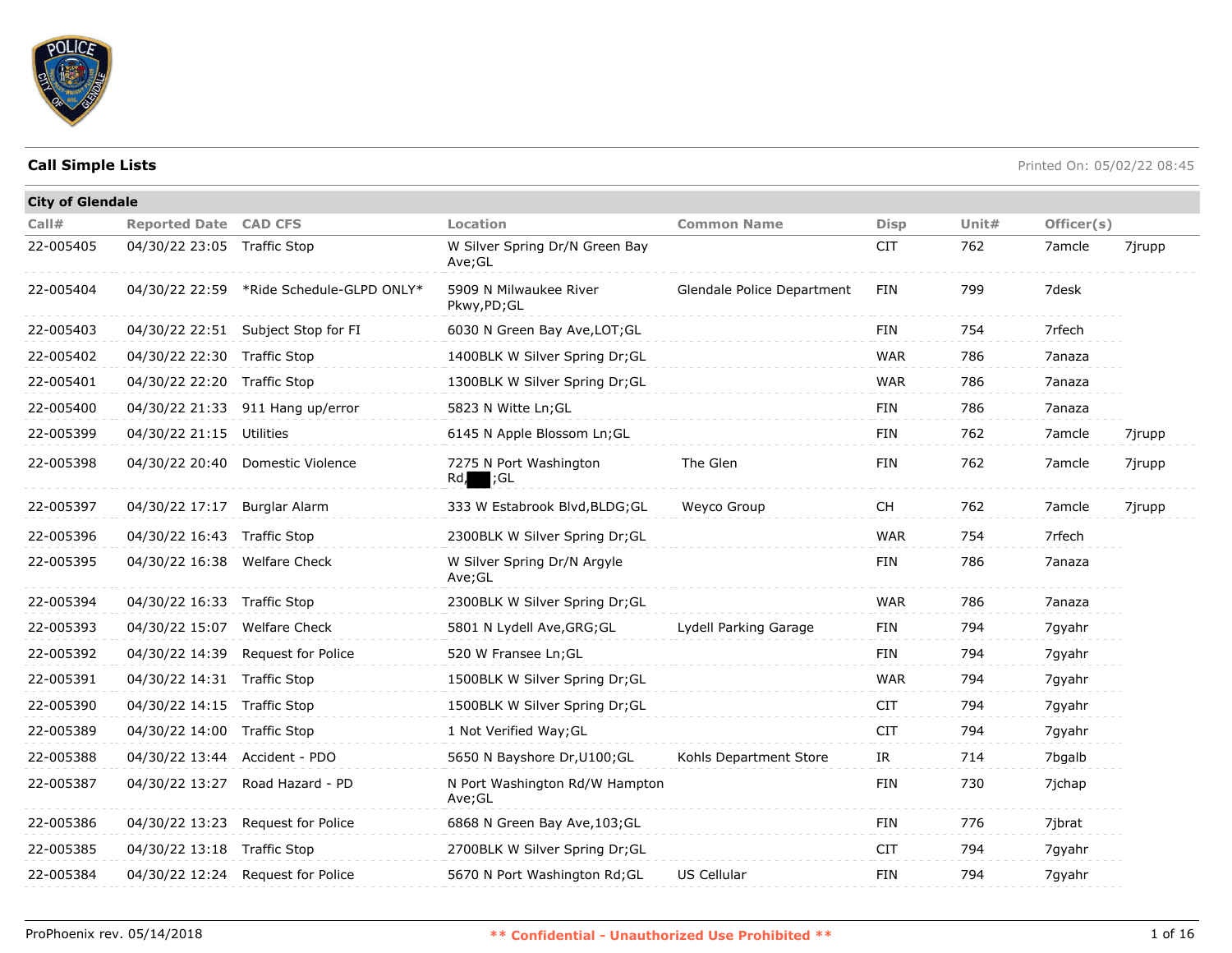

| Call#     | <b>Reported Date CAD CFS</b> |                                    | Location                               | <b>Common Name</b>         | <b>Disp</b> | Unit $#$ | Officer(s) |        |
|-----------|------------------------------|------------------------------------|----------------------------------------|----------------------------|-------------|----------|------------|--------|
| 22-005383 | 04/30/22 11:50 Traffic Stop  |                                    | 7000BLK N Port Washington Rd; GL       |                            | <b>WAR</b>  | 776      | 7ibrat     |        |
| 22-005382 |                              | 04/30/22 11:36 Theft Complaint     | 7010 N Port Washington<br>Rd, BLDG; GL | Mobil                      | <b>FIN</b>  | 796      | 7djohn     | 7knoon |
| 22-005381 | 04/30/22 11:28 Traffic Stop  |                                    | 2500BLK W Silver Spring Dr; GL         |                            | <b>WAR</b>  | 794      | 7gyahr     |        |
| 22-005380 | 04/30/22 11:09               | Fraud                              | 5200 N Mohawk Ave, BLDG; GL            |                            | IR          | 730      | 7jchap     |        |
| 22-005379 | 04/30/22 10:29               | Vacation/Business Checks           | 5110 N Port Washington<br>Rd,LOT;GL    |                            | <b>FIN</b>  | 776      | 7jbrat     |        |
| 22-005378 |                              | 04/30/22 10:01 Disorderly Conduct  | 5485 N Port Washington<br>Rd, BLDG; GL |                            | <b>FIN</b>  | 730      | 7jchap     |        |
| 22-005377 | 04/30/22 09:43 Traffic Stop  |                                    | 7200BLK N Green Bay Ave; GL            |                            | <b>WAR</b>  | 778      | 7areis     |        |
| 22-005376 | 04/30/22 09:10 Traffic Stop  |                                    | 1500BLK W Silver Spring Dr; GL         |                            | <b>CIT</b>  | 794      | 7gyahr     |        |
| 22-005375 | 04/30/22 08:51 Traffic Stop  |                                    | W Good Hope Rd/N Pheasant<br>Ln;RV     |                            | <b>WAR</b>  | 794      | 7gyahr     |        |
| 22-005374 |                              | 04/30/22 08:09 Disorderly Conduct  | 5485 N Port Washington<br>Rd, BLDG; GL |                            | <b>FIN</b>  | 730      | 7ichap     |        |
| 22-005373 | 04/30/22 06:15 Burglar Alarm |                                    | 701 W Glendale Ave, BLDG; GL           |                            | <b>CH</b>   | 736      | 7rpoet     |        |
| 22-005372 | 04/30/22 05:23 STAT Alert    |                                    | 5909 N Milwaukee River<br>Pkwy,PD;GL   | Glendale Police Department | FIN         | 792      | 7alemk     |        |
| 22-005371 |                              | 04/30/22 02:59 911 Hang up/error   | 3003 W Good Hope Rd, BLDG; GL          | Aurora Advanced Healthcare | FIN         | 712      | 7eguse     |        |
| 22-005370 | 04/30/22 02:56 Traffic Stop  |                                    | 2000BLK W Good Hope Rd; GL             |                            | IR          | 792      | 7alemk     |        |
| 22-005369 | 04/30/22 02:53 Traffic Stop  |                                    | 2500BLK W Silver Spring Dr;GL          |                            | <b>WAR</b>  | 736      | 7rpoet     |        |
| 22-005368 | 04/30/22 02:29               | Traffic Stop                       | 2300BLK W Silver Spring Dr; GL         |                            | <b>CIT</b>  | 736      | 7rpoet     |        |
| 22-005367 | 04/30/22 02:14 Traffic Stop  |                                    | 1500BLK W Silver Spring Dr; GL         |                            | <b>CIT</b>  | 736      | 7rpoet     |        |
| 22-005366 |                              | 04/30/22 01:50 Subject Stop for FI | 7065 N Port Washington<br>Rd, LOT; GL  | Hampton Inn, LOT           | FIN         | 734      | 7rpari     |        |
| 22-005365 | 04/30/22 01:34 Traffic Stop  |                                    | 2500BLK W Silver Spring Dr; GL         |                            | <b>WAR</b>  | 736      | 7rpoet     |        |
| 22-005364 | 04/30/22 01:24 Traffic Stop  |                                    | 1 Not Verified Way; GL                 |                            | CIT.        | 784      | 7asimo     |        |
| 22-005363 | 04/30/22 01:07 Traffic Stop  |                                    | 2700BLK W Silver Spring Dr;GL          |                            | <b>CIT</b>  | 784      | 7asimo     |        |
| 22-005362 | 04/30/22 00:58 Traffic Stop  |                                    | 1500BLK W Silver Spring Dr;GL          |                            | <b>WAR</b>  | 784      | 7asimo     |        |
|           |                              |                                    |                                        |                            |             |          |            |        |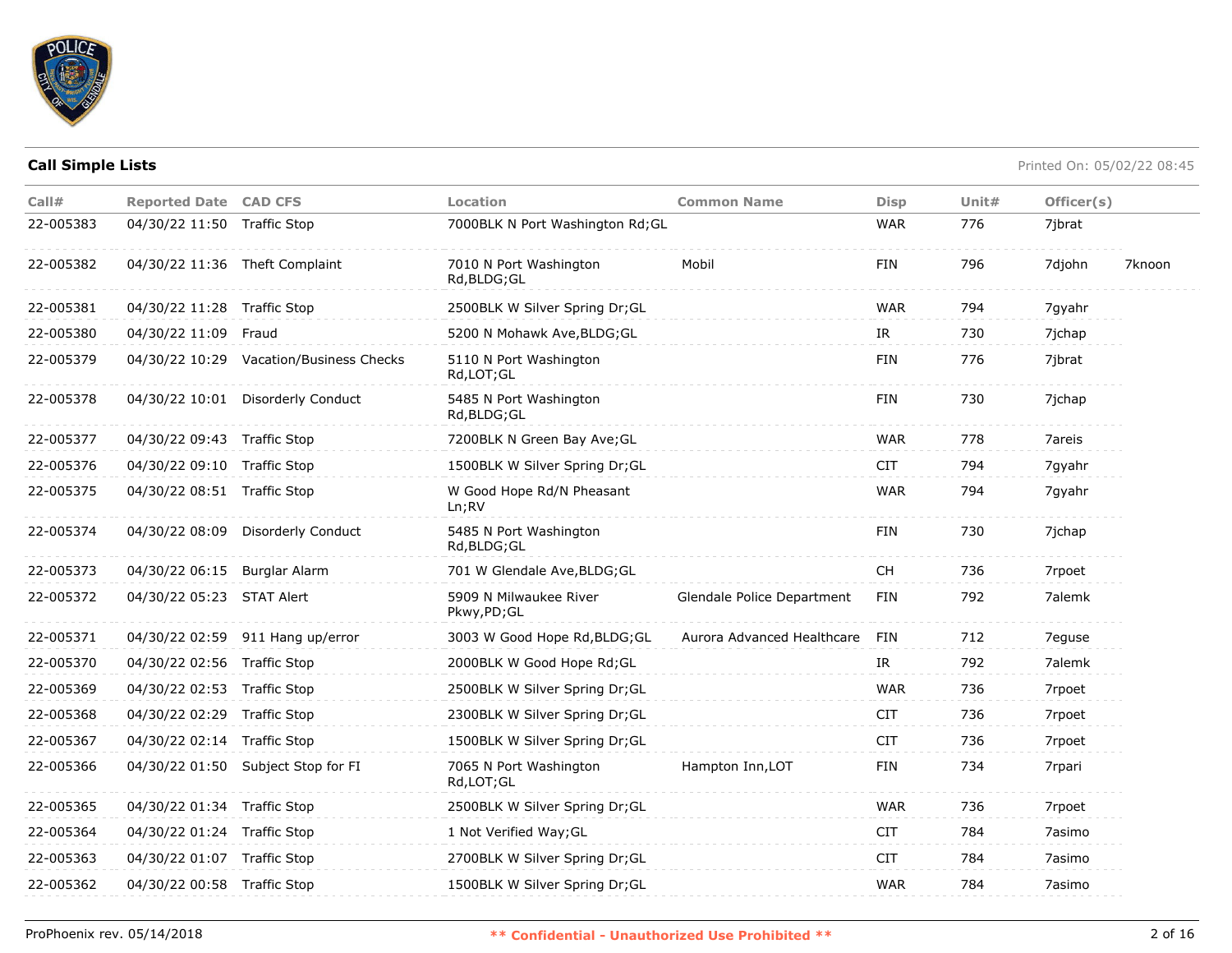

| Call#     | <b>Reported Date CAD CFS</b> |                                          | Location                                  | <b>Common Name</b>         | <b>Disp</b> | Unit# | Officer(s) |        |
|-----------|------------------------------|------------------------------------------|-------------------------------------------|----------------------------|-------------|-------|------------|--------|
| 22-005361 | 04/30/22 00:55 Traffic Stop  |                                          | 2600BLK W Silver Spring Dr;GL             |                            | <b>CIT</b>  | 736   | 7rpoet     |        |
| 22-005360 | 04/29/22 23:53 Traffic Stop  |                                          | 1700BLK W Silver Spring Dr;GL             |                            | <b>WAR</b>  | 784   | 7asimo     |        |
| 22-005359 | 04/29/22 23:24 Traffic Stop  |                                          | W Silver Spring Dr/N Green Bay<br>Ave;GL  |                            | <b>CIT</b>  | 784   | 7asimo     |        |
| 22-005358 |                              | 04/29/22 23:17 Noise Complaint           | 4848 N Lydell Ave, 336; GL                | Parkside Apartments        | FIN         | 786   | 7anaza     |        |
| 22-005357 | 04/29/22 23:08 Traffic Stop  |                                          | 1700BLK W Silver Spring Dr; GL            |                            | <b>CIT</b>  | 784   | 7asimo     |        |
| 22-005356 |                              | 04/29/22 23:01 *Ride Schedule-GLPD ONLY* | 5909 N Milwaukee River<br>Pkwy,PD;GL      | Glendale Police Department | <b>FIN</b>  | 799   | 7desk      |        |
| 22-005355 | 04/29/22 22:26 Traffic Stop  |                                          | 2500BLK W Silver Spring Dr; GL            |                            | <b>WAR</b>  | 786   | 7anaza     |        |
| 22-005354 | 04/29/22 22:14 Traffic Stop  |                                          | 5400BLK N Port Washington Rd; GL          |                            | <b>WAR</b>  | 786   | 7anaza     |        |
| 22-005353 | 04/29/22 22:07 Traffic Stop  |                                          | 2400BLK W Silver Spring Dr; GL            |                            | <b>WAR</b>  | 784   | 7asimo     |        |
| 22-005352 | 04/29/22 21:56 Welfare Check |                                          | 2620 W Acacia Rd; GL                      |                            | <b>FIN</b>  | 762   | 7amcle     | 7jrupp |
| 22-005351 | 04/29/22 21:43 Traffic Stop  |                                          | 5560 N Port Washington<br>Rd, LOT; GL     | Taco Bell, LOT             | <b>WAR</b>  | 786   | 7anaza     |        |
| 22-005350 | 04/29/22 21:43 Traffic Stop  |                                          | 2000BLK W Silver Spring Dr; GL            |                            | <b>CIT</b>  | 782   | 7rwils     |        |
| 22-005349 | 04/29/22 21:35 Traffic Stop  |                                          | 1 Not Verified Way; GL                    |                            | <b>CIT</b>  | 784   | 7asimo     |        |
| 22-005348 | 04/29/22 21:21 Traffic Stop  |                                          | 5560 N Port Washington<br>Rd,LOT;GL       | Taco Bell, LOT             | <b>WAR</b>  | 786   | 7anaza     |        |
| 22-005347 | 04/29/22 21:06 Traffic Stop  |                                          | 1900BLK W Silver Spring Dr;GL             |                            | <b>CIT</b>  | 784   | 7asimo     |        |
| 22-005346 |                              | 04/29/22 21:04 Prisoner Transport        | 5909 N Milwaukee River<br>Pkwy,PD;GL      | Glendale Police Department | FIN         | 774   | 7jbyrn     |        |
| 22-005345 |                              | 04/29/22 20:39 Request for Police        | 1621 W Fairfield Ct; GL                   |                            | FIN         | 762   | 7amcle     | 7jrupp |
| 22-005344 | 04/29/22 20:37 Traffic Stop  |                                          | 2700BLK W Silver Spring Dr; GL            |                            | <b>CIT</b>  | 784   | 7asimo     |        |
| 22-005343 | 04/29/22 20:27 Traffic Stop  |                                          | 1 Not Verified Way; GL                    |                            | <b>CIT</b>  | 784   | 7asimo     |        |
| 22-005342 | 04/29/22 20:15 Traffic Stop  |                                          | 1 Not Verified Way; GL                    |                            | <b>CIT</b>  | 784   | 7asimo     |        |
| 22-005341 | 04/29/22 19:50 Traffic Stop  |                                          | W Silver Spring Dr/N Crestwood<br>Blvd;GL |                            | <b>CIT</b>  | 784   | 7asimo     |        |
| 22-005340 | 04/29/22 19:40 Traffic Stop  |                                          | 2600BLK W Silver Spring Dr;GL             |                            | <b>CIT</b>  | 784   | 7asimo     |        |
|           |                              |                                          |                                           |                            |             |       |            |        |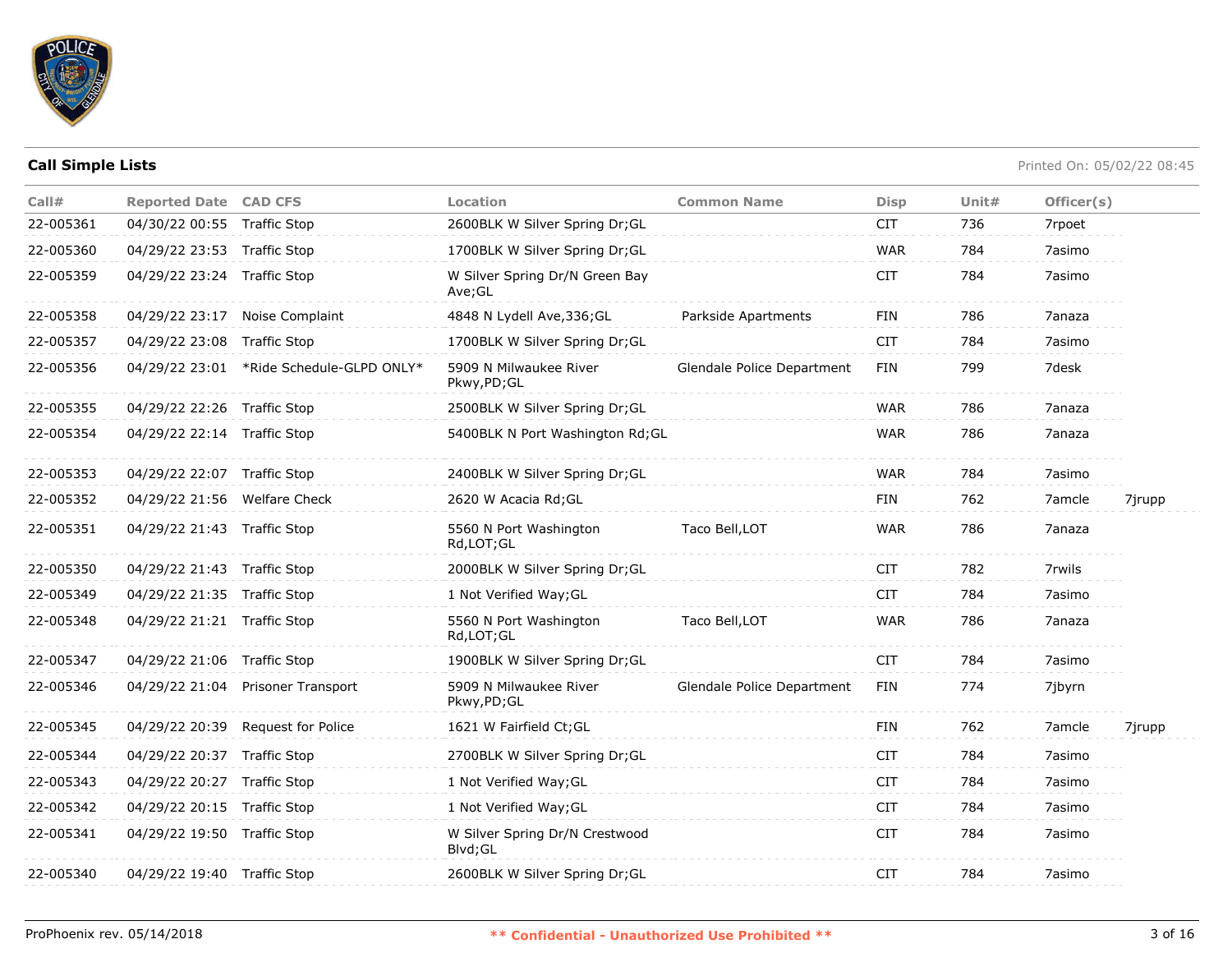

| Call#     | <b>Reported Date CAD CFS</b>  |                                    | Location                                  | <b>Common Name</b>         | <b>Disp</b> | Unit $#$ | Officer(s) |        |
|-----------|-------------------------------|------------------------------------|-------------------------------------------|----------------------------|-------------|----------|------------|--------|
| 22-005339 | 04/29/22 18:40                | Disorderly Conduct                 | 5336 N Port Washington<br>Rd,BLDG;GL      |                            | <b>FIN</b>  | 786      | 7anaza     |        |
| 22-005338 | 04/29/22 18:38 Fire Call - PD |                                    | 5948 N Sidney Pl;GL                       |                            | <b>FIN</b>  | 774      | 7jbyrn     |        |
| 22-005337 |                               | 04/29/22 18:22 Theft Complaint     | 6868 N Green Bay Ave, 209; GL             |                            | <b>FIN</b>  | 762      | 7amcle     | 7jrupp |
| 22-005336 |                               | 04/29/22 18:12 911 Hang up/error   | 640 W Riverview Dr; GL                    |                            | <b>FIN</b>  | 774      | 7jbyrn     |        |
| 22-005335 | 04/29/22 17:49                | <b>Retail Theft</b>                | 5650 N Bayshore Dr, U100; GL              | Kohls Department Store     | IR          | 754      | 7rfech     |        |
| 22-005334 | 04/29/22 17:11                | Disabled Vehicle                   | N Port Washington Rd/W Hampton<br>Ave;GL  |                            | <b>FIN</b>  | 782      | 7rwils     |        |
| 22-005333 | 04/29/22 16:58 Welfare Check  |                                    | N Port Washington Rd/W Hampton<br>Ave;GL  |                            | <b>FIN</b>  | 754      | 7rfech     |        |
| 22-005332 | 04/29/22 16:55                | Request for Police                 | 5327 N Mohawk Ave, BLDG; GL               |                            | <b>FIN</b>  | 786      | 7anaza     |        |
| 22-005331 | 04/29/22 16:38                | Request for Police                 | 5423 N Port Washington<br>Rd, BLDG; GL    |                            | <b>FIN</b>  | 786      | 7anaza     |        |
| 22-005330 |                               | 04/29/22 16:11 Driving Complaint   | N Port Washington Rd/W Glendale<br>Ave;GL |                            | <b>FIN</b>  | 786      | 7anaza     |        |
| 22-005329 |                               | 04/29/22 15:39 Motor Vehicle Theft | 5110 N Port Washington<br>Rd, BLDG; GL    |                            | IR.         | 778      | 7areis     |        |
| 22-005328 | 04/29/22 15:07                | Request for Police                 | 552 W Fransee Ln; GL                      |                            | IR          | 796      | 7djohn     | 7knoon |
| 22-005327 | 04/29/22 14:54 Traffic Stop   |                                    | 7200BLK N Wayside Dr; GL                  |                            | <b>WAR</b>  | 794      | 7gyahr     |        |
| 22-005326 | 04/29/22 14:39 Traffic Stop   |                                    | 2000BLK W Good Hope Rd; GL                |                            | <b>WAR</b>  | 794      | 7gyahr     |        |
| 22-005325 | 04/29/22 14:12 Traffic Stop   |                                    | 2000BLK W Good Hope Rd; GL                |                            | CIT         | 794      | 7gyahr     |        |
| 22-005324 |                               | 04/29/22 13:58 911 Hang up/error   | 3003 W Good Hope Rd, BLDG; GL             |                            | <b>FIN</b>  | 794      | 7gyahr     |        |
| 22-005323 | 04/29/22 13:15 Traffic Stop   |                                    | 5333 N Port Washington<br>Rd, 100; GL     | Cousins                    | <b>WAR</b>  | 730      | 7jchap     |        |
| 22-005322 | 04/29/22 12:42 Auto Lockout   |                                    | 2001 W Good Hope Rd, LOT; GL              | Elite Sports Club, LOT     | FIN         | 794      | 7gyahr     |        |
| 22-005321 | 04/29/22 12:40 Traffic Stop   |                                    | N Apple Blossom Ln/W Bender<br>Rd:GL      |                            | <b>WAR</b>  | 730      | 7ichap     |        |
| 22-005320 |                               | 04/29/22 11:19 Request for Police  | 5909 N Milwaukee River<br>Pkwy, PD; GL    | Glendale Police Department | FIN         | 778      | 7areis     |        |
| 22-005319 | 04/29/22 11:05 Welfare Check  |                                    | 201 W Coventry Ct, 115; GL                |                            | <b>FIN</b>  | 776      | 7jbrat     |        |
|           |                               |                                    |                                           |                            |             |          |            |        |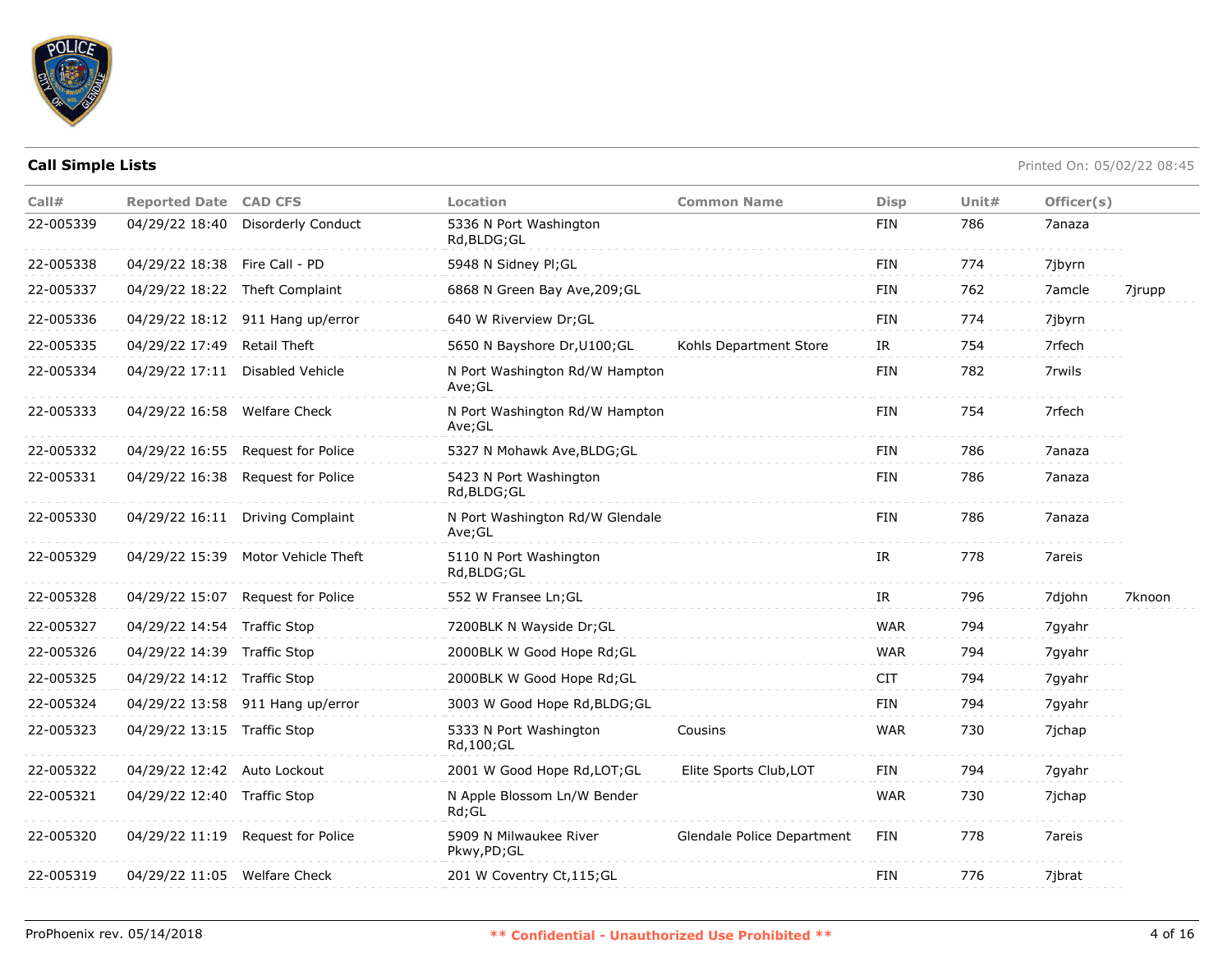

| Call#     | <b>Reported Date CAD CFS</b> |                                          | Location                                       | <b>Common Name</b>                  | <b>Disp</b> | Unit# | Officer(s) |        |
|-----------|------------------------------|------------------------------------------|------------------------------------------------|-------------------------------------|-------------|-------|------------|--------|
| 22-005318 | 04/29/22 10:46               | Assist Other Agency                      | 4160 N Port Washington<br>Rd, BLDG; GL         |                                     | <b>FIN</b>  | 776   | 7jbrat     |        |
| 22-005317 | 04/29/22 10:30               | Telephone Complaint                      | 5932 N Green Bay Ave, BLDG; GL                 | Enterprise Car Rental               | <b>FIN</b>  | 778   | 7areis     |        |
| 22-005316 | 04/29/22 10:21 Welfare Check |                                          | 5595 N Port Washington<br>Rd, BLDG; GL         |                                     | <b>FIN</b>  | 796   | 7djohn     | 7knoon |
| 22-005315 | 04/29/22 09:35 Traffic Stop  |                                          | 2000BLK W Good Hope Rd;GL                      |                                     | <b>WAR</b>  | 794   | 7gyahr     |        |
| 22-005314 |                              | 04/29/22 09:07 Request for Police        | 6969 N Port Washington Rd, A; GL               | Pick N Save                         | <b>FIN</b>  | 776   | 7jbrat     |        |
| 22-005313 | 04/29/22 09:00 Traffic Stop  |                                          | W Good Hope Rd/N Milwaukee<br>River Pkwy; GL   |                                     | <b>CIT</b>  | 794   | 7gyahr     |        |
| 22-005312 |                              | 04/29/22 08:38 Disabled Vehicle          | W Hampton Ave/N Port Washington<br>Rd;GL       |                                     | FIN         | 776   | 7jbrat     |        |
| 22-005311 | 04/29/22 06:37               | <b>Welfare Check</b>                     | N Port Washington Rd/W Silver<br>Spring Dr; GL |                                     | <b>FIN</b>  | 736   | 7rpoet     |        |
| 22-005310 |                              | 04/29/22 06:35 Vacation/Business Checks  | 4700 N Port Washington Rd, H; GL               | Holiday Inn Milwaukee<br>Riverfront | <b>FIN</b>  | 792   | 7alemk     |        |
| 22-005309 | 04/29/22 06:32 Traffic Stop  |                                          | 1700BLK W Good Hope Rd; GL                     |                                     | <b>WAR</b>  | 734   | 7rpari     |        |
| 22-005308 | 04/29/22 03:43 Traffic Stop  |                                          | 7010 N Port Washington<br>Rd, BLDG; GL         | Mobil, BLDG                         | <b>FIN</b>  | 712   | 7eguse     |        |
| 22-005307 | 04/29/22 03:36 Traffic Stop  |                                          | 6800BLK N Yates Rd; GL                         |                                     | <b>FIN</b>  | 734   | 7rpari     |        |
| 22-005306 | 04/29/22 02:41 Traffic Stop  |                                          | 4800BLK N Port Washington Rd; GL               |                                     | <b>FIN</b>  | 734   | 7rpari     |        |
| 22-005305 |                              | 04/29/22 02:36 Vacation/Business Checks  | 7065 N Port Washington<br>Rd, BLDG; GL         | Hampton Inn, BLDG                   | <b>FIN</b>  | 736   | 7rpoet     |        |
| 22-005304 | 04/29/22 02:29               | Vacation/Business Checks                 | 7003 N Port Washington Rd; GL                  | Residence Inn Glendale              | <b>FIN</b>  | 736   | 7rpoet     |        |
| 22-005303 | 04/29/22 00:18               | Subject Stop for FI                      | 6200BLK N Milwaukee River<br>Pkwy; GL          |                                     | IR.         | 736   | 7rpoet     |        |
| 22-005302 |                              | 04/28/22 22:59 *Ride Schedule-GLPD ONLY* | 5909 N Milwaukee River<br>Pkwy,PD;GL           | Glendale Police Department          | <b>FIN</b>  | 799   | 7desk      |        |
| 22-005301 | 04/28/22 22:34 Burglar Alarm |                                          | 2221 W Camden Rd, BLDG; GL                     | <b>Brady Corporation</b>            | CH.         | 758   | 7nsmit     |        |
| 22-005300 | 04/28/22 22:07 Traffic Stop  |                                          | N Green Bay Ave/W Silver Spring<br>Dr; GL      |                                     | <b>CIT</b>  | 746   | 7mbart     |        |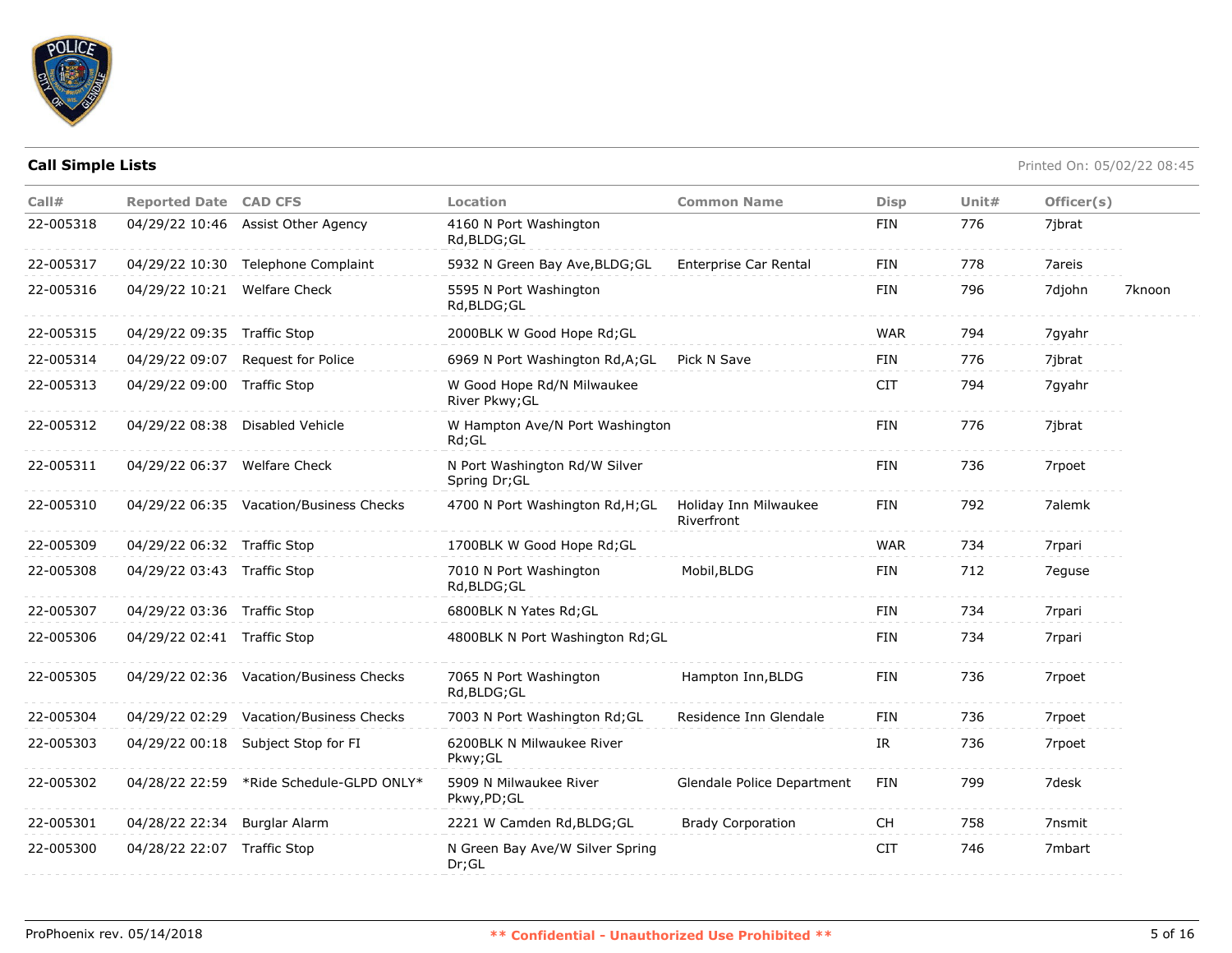

| Call#     | <b>Reported Date CAD CFS</b>  |                                         | Location                                       | <b>Common Name</b>                    | <b>Disp</b> | Unit $#$ | Officer(s) |
|-----------|-------------------------------|-----------------------------------------|------------------------------------------------|---------------------------------------|-------------|----------|------------|
| 22-005299 | 04/28/22 21:46                | <b>Disorderly Conduct</b>               | 5485 N Port Washington<br>Rd, LOT; GL          | Motel 6, LOT                          | FIN         | 746      | 7mbart     |
| 22-005298 |                               | 04/28/22 19:23 911 Hang up/error        | 1300 W Silver Spring Dr, LOT; GL               | Silver Spring Health Care<br>Center   | <b>FIN</b>  | 758      | 7nsmit     |
| 22-005297 |                               | 04/28/22 19:11 Disorderly Conduct       | 5485 N Port Washington<br>Rd, BLDG; GL         | Motel 6                               | <b>FIN</b>  | 746      | 7mbart     |
| 22-005296 | 04/28/22 18:54 Traffic Stop   |                                         | N Port Washington Rd/W Green<br>Tree Rd; GL    |                                       | <b>WAR</b>  | 704      | 7ceich     |
| 22-005295 | 04/28/22 18:42 Retail Theft   |                                         | 5650 N Bayshore Dr, U100; GL                   | Kohls Department Store                | IR          | 774      | 7jbyrn     |
| 22-005294 | 04/28/22 18:26 Traffic Stop   |                                         | 1 Not Verified Way; GL                         |                                       | <b>WAR</b>  | 782      | 7rwils     |
| 22-005293 |                               | 04/28/22 17:57 Driving Complaint        | N Green Bay Ave/W Green Tree<br>$Rd$ ; GL      |                                       | FIN         | 782      | 7rwils     |
| 22-005292 | 04/28/22 17:45 Accident - PDO |                                         | W Good Hope Rd/N Port<br>Washington Rd; GL     |                                       | IR          | 746      | 7mbart     |
| 22-005291 | 04/28/22 17:37                | Request for Police                      | 7877 N Port Washington Rd, S; GL               | St. John'S Lutheran School            | IR          | 774      | 7jbyrn     |
| 22-005290 | 04/28/22 17:15                | <b>Request for Police</b>               | 5327 N Mohawk Ave, BLDG; GL                    |                                       | <b>IR</b>   | 728      | 7skren     |
| 22-005289 | 04/28/22 16:46                | <b>Assist Other Agency</b>              | 1633 W Bender Rd, 6A; GL                       |                                       | <b>FIN</b>  | 746      | 7mbart     |
| 22-005288 | 04/28/22 16:19                | Assault/Battery                         | 6170 N Green Bay Ave, BLDG; GL                 |                                       | IR          | 758      | 7nsmit     |
| 22-005287 | 04/28/22 16:06                | <b>Prisoner Transport</b>               | 5909 N Milwaukee River<br>Pkwy,PD;GL           | Glendale Police Department            | FIN         | 794      | 7gyahr     |
| 22-005286 | 04/28/22 15:09                | Parking Complaint                       | 1100BLK W Montclaire Ave; GL                   |                                       | <b>FIN</b>  | 794      | 7gyahr     |
| 22-005285 |                               | 04/28/22 15:02 Driving Complaint        | N Port Washington Rd/W Silver<br>Spring Dr; GL |                                       | FIN         | 794      | 7gyahr     |
| 22-005284 | 04/28/22 13:47 Retail Theft   |                                         | 5650 N Bayshore Dr, U100; GL                   | Kohls Department Store                | IR          | 750      | 7kfern     |
| 22-005283 |                               | 04/28/22 13:15 Abandoned Vehicle        | 5900 N Green Bay Ave; GL                       | Amato Chrysler Dodge Ram<br>and Jeep  | <b>FIN</b>  | 778      | 7areis     |
| 22-005282 |                               | 04/28/22 12:59 Probation and Parole Reg | 4160 N Port Washington<br>Rd, BLDG; GL         | Wisconsin Department Of<br>Correction | <b>FIN</b>  | 794      | 7 qyahr    |
| 22-005281 |                               | 04/28/22 12:25 Request for Police       | N Green Bay Ave/W Green Tree<br>$Rd$ ; GL      |                                       | FIN         | 716      | 7tlync     |
| 22-005280 |                               | 04/28/22 11:38 Assist Other Agency      | 1 Not Verified Way; GL                         |                                       | IR          | 784      | 7asimo     |
|           |                               |                                         |                                                |                                       |             |          |            |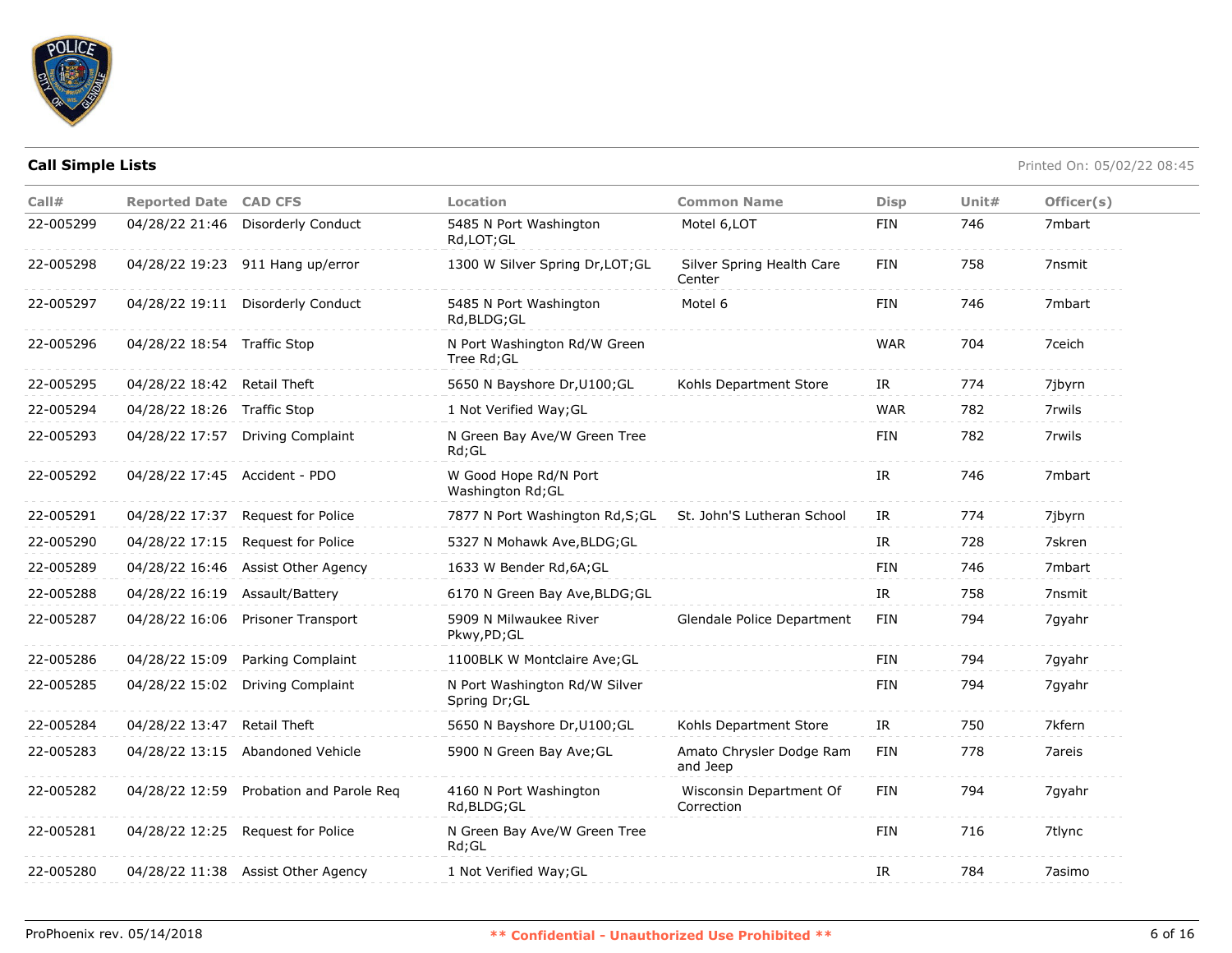

| Call#     | <b>Reported Date CAD CFS</b> |                                          | Location                                 | <b>Common Name</b>                    | <b>Disp</b> | Unit $#$ | Officer(s)         |        |
|-----------|------------------------------|------------------------------------------|------------------------------------------|---------------------------------------|-------------|----------|--------------------|--------|
| 22-005279 | 04/28/22 11:15               | Disorderly Conduct                       | 5485 N Port Washington<br>Rd, BLDG; GL   | Motel 6, BLDG                         | <b>FIN</b>  | 794      | 7qyahr             |        |
| 22-005278 |                              | 04/28/22 10:45 Sex Offense / Assault     | N Port Washington Rd, ; GL               |                                       | IR          | 778      | 7areis             |        |
| 22-005277 | 04/28/22 10:39 Trespassing   |                                          | 5800 N Bayshore Dr, M; GL                | Bayshore - Covered Mall A-E,<br>$Q-R$ | IR          | 750      | 7kfern             |        |
| 22-005276 | 04/28/22 10:22               | Request for Police                       | 5701 N Lydell Ave, C100; GL              | Target                                | FIN         | 794      | 7gyahr             |        |
| 22-005275 | 04/28/22 09:11               | <b>Family Trouble</b>                    | W Bender Rd; GL                          |                                       | <b>FIN</b>  | 794      | 7gyahr             |        |
| 22-005274 | 04/28/22 06:13               | Neighbor Trouble                         | 5303 N Mohawk Ave, BLDG; GL              |                                       | FIN         | 744      | 7 <sub>mrosq</sub> | 7rbrow |
| 22-005273 | 04/28/22 03:53               | Vacation/Business Checks                 | W Florist Ave/N Glen Park Rd; GL         |                                       | <b>FIN</b>  | 792      | 7alemk             |        |
| 22-005272 | 04/28/22 03:13               | Vacation/Business Checks                 | 7035 N Port Washington Rd; GL            | Fairfield Inn                         | FIN         | 792      | 7alemk             |        |
| 22-005271 |                              | 04/28/22 03:11 Vacation/Business Checks  | 7065 N Port Washington<br>Rd, BLDG; GL   |                                       | FIN         | 792      | 7alemk             |        |
| 22-005270 |                              | 04/28/22 03:07 Vacation/Business Checks  | 7003 N Port Washington Rd; GL            | Residence Inn Glendale                | FIN         | 792      | 7alemk             |        |
| 22-005269 | 04/28/22 02:20 Traffic Stop  |                                          | 2700BLK W Silver Spring Dr;GL            |                                       | <b>CIT</b>  | 744      | 7 <sub>mrosa</sub> | 7rbrow |
| 22-005268 |                              | 04/28/22 01:45 Abandoned Vehicle         | N Argyle Ave/W Silver Spring<br>Dr;GL    |                                       | <b>FIN</b>  | 734      | 7rpari             |        |
| 22-005267 | 04/28/22 01:37 Traffic Stop  |                                          | 1 Not Verified Way; GL                   |                                       | <b>WAR</b>  | 734      | 7rpari             |        |
| 22-005266 | 04/28/22 00:30               | <b>Traffic Stop</b>                      | 5500BLK N Green Bay Ave; GL              |                                       | <b>WAR</b>  | 792      | 7alemk             |        |
| 22-005265 | 04/28/22 00:25 Traffic Stop  |                                          | 2300BLK W Silver Spring Dr;GL            |                                       | WAR         | 744      | 7 <sub>mrosq</sub> | 7rbrow |
| 22-005264 |                              | 04/27/22 23:18 911 Hang up/error         | 6101 N Green Bay Ave, 214; GL            |                                       | <b>FIN</b>  | 774      | 7jbyrn             |        |
| 22-005263 |                              | 04/27/22 23:03 *Ride Schedule-GLPD ONLY* | 5909 N Milwaukee River<br>Pkwy, PD; GL   | Glendale Police Department            | <b>FIN</b>  |          |                    |        |
| 22-005262 | 04/27/22 22:59 Traffic Stop  |                                          | 800BLK E Silver Spring Dr; WF            |                                       | <b>WAR</b>  | 758      | 7nsmit             |        |
| 22-005261 | 04/27/22 22:34 Traffic Stop  |                                          | 600BLK W Silver Spring Dr, WB; GL        |                                       | <b>WAR</b>  | 774      | 7jbyrn             |        |
| 22-005260 |                              | 04/27/22 22:16 Vacation/Business Checks  | 5485 N Port Washington<br>Rd,LOT;GL      |                                       | FIN         | 774      | 7jbyrn             |        |
| 22-005259 | 04/27/22 22:11 Traffic Stop  |                                          | 4600BLK N Port Washington Rd; GL         |                                       | <b>CIT</b>  | 746      | 7mbart             |        |
| 22-005258 |                              | 04/27/22 22:00 Suspicious Activity       | N Port Washington Rd/W Chateau<br>PI; GL |                                       | <b>FIN</b>  | 758      | 7nsmit             |        |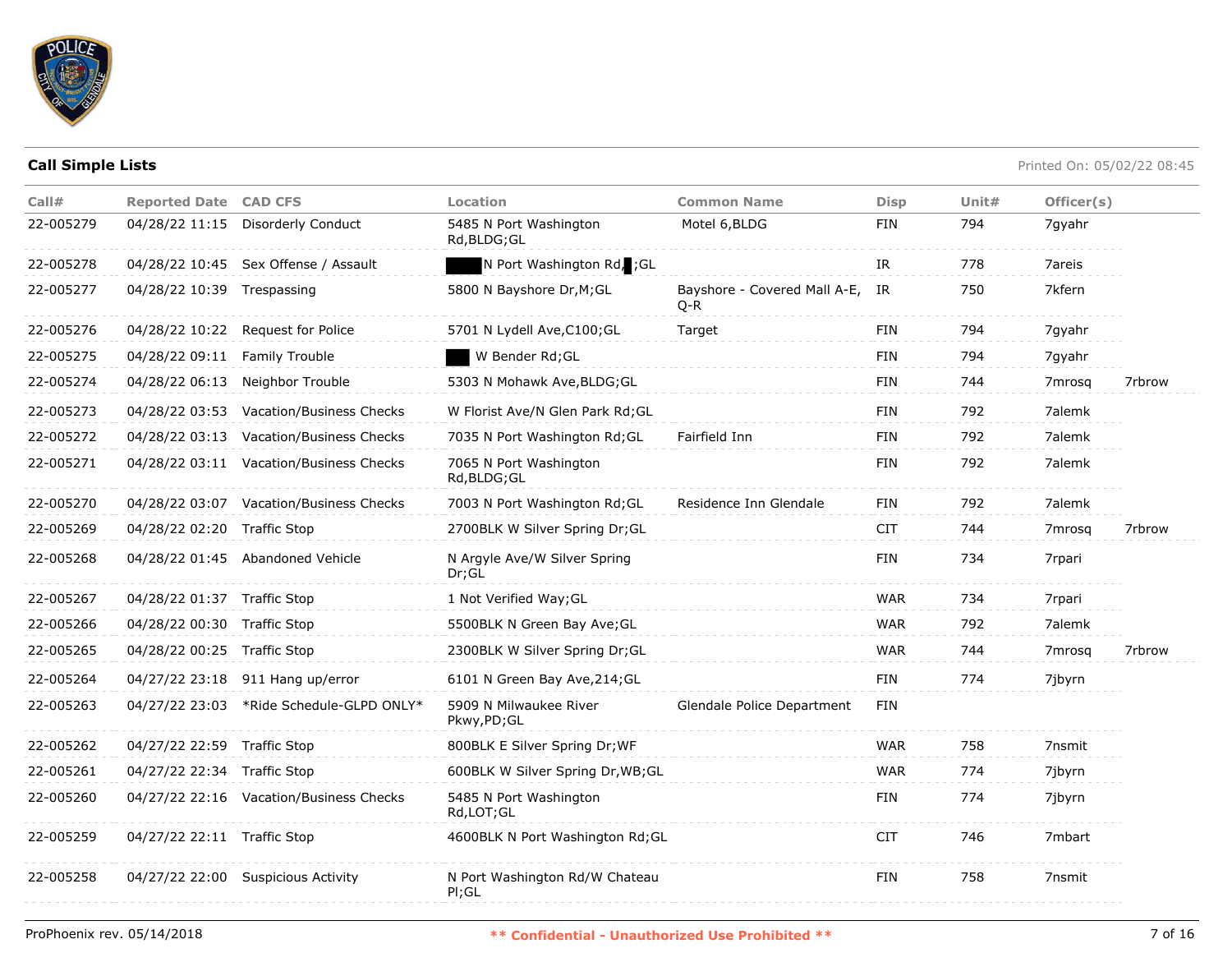

| Call#     | <b>Reported Date CAD CFS</b>  |                                    | Location                                   | <b>Common Name</b>          | <b>Disp</b> | Unit# | Officer(s) |
|-----------|-------------------------------|------------------------------------|--------------------------------------------|-----------------------------|-------------|-------|------------|
| 22-005257 | 04/27/22 20:31                | <b>Traffic Stop</b>                | 7100BLK N Green Bay Ave; GL                |                             | <b>WAR</b>  | 746   | 7mbart     |
| 22-005256 | 04/27/22 20:05                | Burglar Alarm                      | 231 W Silver Spring Dr, BLDG; GL           | <b>Bmo Harris</b>           | CAN         |       |            |
| 22-005255 | 04/27/22 18:40                | Juvenile Complaint                 | 5245 N 26 St; GL                           |                             | FIN         | 774   | 7jbyrn     |
| 22-005254 | 04/27/22 18:32                | <b>Request for Police</b>          | 5755 N Bayshore Dr, L117; GL               | Barnes & Noble              | <b>FIN</b>  | 782   | 7rwils     |
| 22-005253 | 04/27/22 18:19                | <b>Disabled Vehicle</b>            | 2400BLK W Silver Spring Dr; GL             |                             | FIN         | 774   | 7jbyrn     |
| 22-005252 |                               | 04/27/22 17:51 911 Hang up/error   | 5485 N Port Washington<br>Rd, BLDG; GL     | Motel 6, BLDG               | <b>FIN</b>  | 758   | 7nsmit     |
| 22-005251 |                               | 04/27/22 17:14 911 Hang up/error   | 3003 W Good Hope Rd, BLDG; GL              | Aurora Advanced Healthcare  | FIN         | 758   | 7nsmit     |
| 22-005250 | 04/27/22 16:16                | Prisoner Transport                 | 5909 N Milwaukee River<br>Pkwy,PD;GL       | Glendale Police Department  | FIN         | 746   | 7mbart     |
| 22-005249 | 04/27/22 15:49 Welfare Check  |                                    | 6101 N Green Bay Ave, 126; GL              |                             | FIN         | 774   | 7jbyrn     |
| 22-005248 | 04/27/22 15:46                | Fraud                              | 7139 N Port Washington<br>Rd, BLDG; GL     |                             | <b>FIN</b>  | 782   | 7rwils     |
| 22-005247 | 04/27/22 15:26                | Domestic Violence                  | W Kendall Ave; GL                          |                             | IR          | 794   | 7gyahr     |
| 22-005246 | 04/27/22 13:23                | <b>Retail Theft</b>                | 1735 W Silver Spring Dr, A; GL             | Pick N Save                 | IR          | 794   | 7gyahr     |
| 22-005245 |                               | 04/27/22 13:11 Subject Stop for FI | 6560 N Milwaukee River Pkwy; GL            | Kletzsch Park               | <b>FIN</b>  | 750   | 7kfern     |
| 22-005244 | 04/27/22 12:53                | Traffic Stop                       | 1735 W Silver Spring Dr, A; GL             | Pick N Save                 | <b>WAR</b>  | 794   | 7gyahr     |
| 22-005243 | 04/27/22 12:51 Accident - PDO |                                    | 5600 N Port Washington<br>Rd,LOT;GL        |                             | IR          | 782   | 7rwils     |
| 22-005242 | 04/27/22 12:26                | <b>Driving Complaint</b>           | 6101 N Green Bay Ave, LOT; GL              | Glen Courts Apartments, LOT | FIN         | 794   | 7gyahr     |
| 22-005241 | 04/27/22 11:05                | Motor Vehicle Theft                | 5932 N Green Bay Ave, BLDG; GL             | Enterprise Car Rental       | IR          | 794   | 7gyahr     |
| 22-005240 | 04/27/22 10:43                | Vacation/Business Checks           | 1735 W Silver Spring Dr, A; GL             | Pick N Save                 | FIN         | 794   | 7gyahr     |
| 22-005239 | 04/27/22 10:20                | <b>Controlled Substance</b>        | 6701 N Jean Nicolet Rd, BLDG; GL           |                             | IR          | 768   | 7mmyer     |
| 22-005238 | 04/27/22 10:13                | Disorderly Conduct                 | 5600 N Port Washington<br>Rd, K138; GL     | Trader Joe'S                | <b>FIN</b>  | 750   | 7kfern     |
| 22-005237 | 04/27/22 09:13 Traffic Stop   |                                    | W Silver Spring Dr/N Crestwood<br>Blvd; GL |                             | <b>CIT</b>  | 794   | 7gyahr     |
| 22-005236 | 04/27/22 08:43 Fraud          |                                    | 327 W Mall Rd; GL                          |                             | IR          | 784   | 7asimo     |
| 22-005235 | 04/27/22 07:56                | Request for Police                 | 6701 N Jean Nicolet Rd, LOT; GL            |                             | <b>FIN</b>  | 768   | 7mmyer     |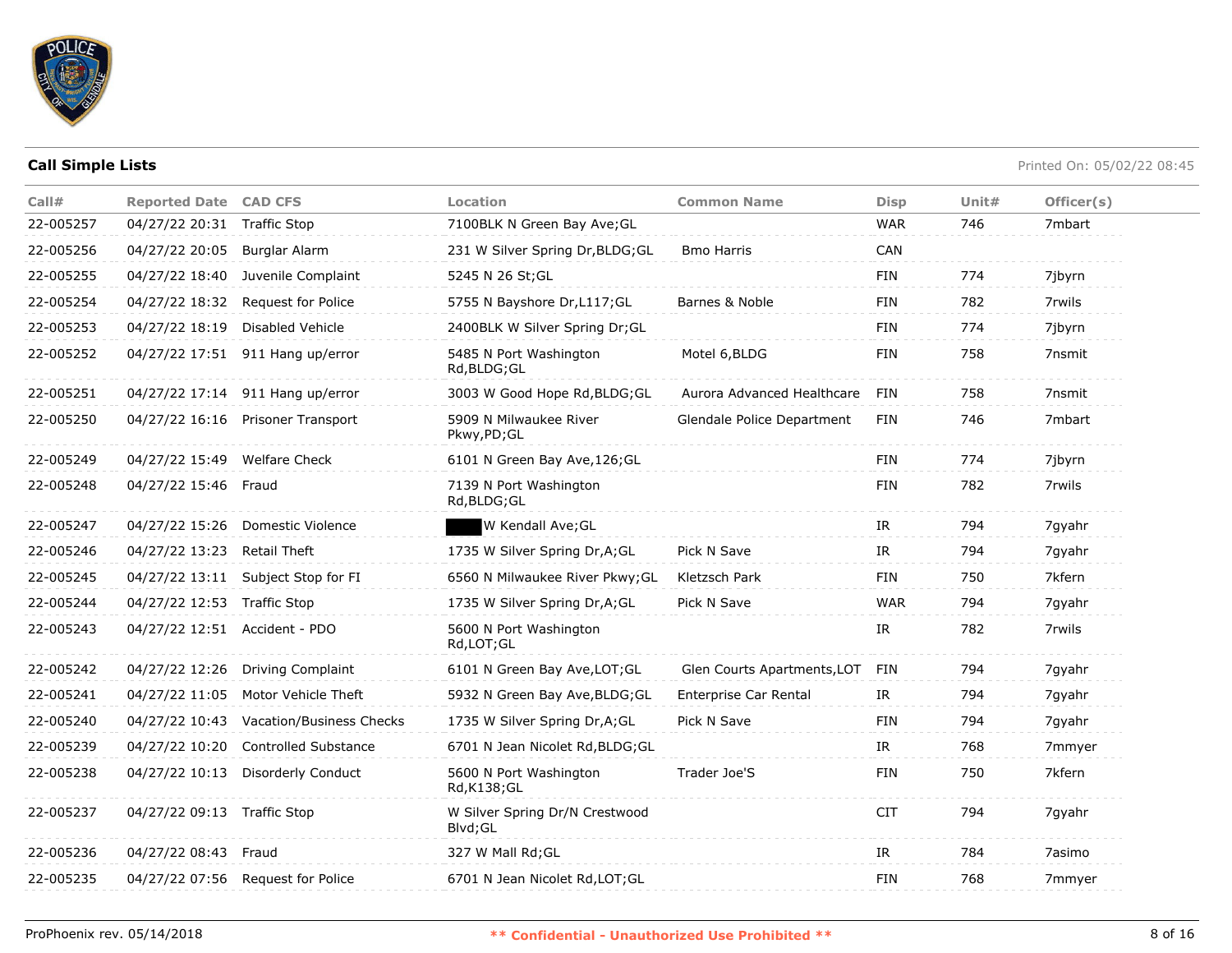

| Call#     | <b>Reported Date CAD CFS</b> |                                         | <b>Location</b>                        | <b>Common Name</b>                   | <b>Disp</b> | Unit# | Officer(s)         |        |
|-----------|------------------------------|-----------------------------------------|----------------------------------------|--------------------------------------|-------------|-------|--------------------|--------|
| 22-005234 | 04/27/22 07:11 Traffic Stop  |                                         | 900BLK W Glendale Ave; GL              |                                      | <b>CIT</b>  | 766   | 7abech             |        |
| 22-005233 |                              | 04/27/22 05:59 Motor Vehicle Theft      | 5485 N Port Washington<br>Rd, BLDG; GL | Motel 6                              | <b>FIN</b>  | 766   | 7abech             |        |
| 22-005232 | 04/27/22 05:47 Burglar Alarm |                                         | 4200 N Port Washington<br>Rd, 100; GL  | Boelter                              | CAN         |       |                    |        |
| 22-005231 |                              | 04/27/22 05:44 Property Damage          | 6710 N Sidney Pl, 207; GL              |                                      | IR          | 744   | 7 <sub>mrosa</sub> | 7rbrow |
| 22-005230 | 04/27/22 05:12               | Repossess A Vehicle                     | 5485 N Port Washington<br>Rd,LOT;GL    |                                      | <b>FIN</b>  | 799   | 7desk              |        |
| 22-005229 | 04/27/22 03:46 Open Door     |                                         | 552 W Fransee Ln; GL                   |                                      | <b>FIN</b>  | 766   | 7abech             |        |
| 22-005228 | 04/27/22 03:41               | Subject Stop for FI                     | 7877 N Port Washington<br>Rd,LOT;GL    | St Johns Lutheran<br>Church, LOT     | <b>FIN</b>  | 766   | 7abech             |        |
| 22-005227 | 04/27/22 03:25 Burglar Alarm |                                         | 5716 N Centerpark Way, O109; GL        | Pandora                              | <b>FIN</b>  | 744   | 7mrosa             | 7rbrow |
| 22-005226 |                              | 04/27/22 03:22 Vacation/Business Checks | 575 W Glen Bay Ave, BLDG; GL           | Port Washington Parking<br>Structure | <b>FIN</b>  | 766   | 7abech             |        |
| 22-005225 |                              | 04/27/22 03:20 Vacation/Business Checks | 5110 N Port Washington<br>Rd,LOT;GL    | La Quinta Inn, LOT                   | <b>FIN</b>  | 744   | 7mrosa             | 7rbrow |
| 22-005224 | 04/27/22 02:50               | Open Door                               | 6117 N Milwaukee River Pkwy; GL        |                                      | <b>FIN</b>  | 744   | 7 <sub>mrosq</sub> | 7rbrow |
| 22-005223 | 04/27/22 02:30               | Assist Other Agency                     | 7200BLK N I43; GL                      |                                      | <b>FIN</b>  | 744   | 7mrosq             | 7rbrow |
| 22-005222 | 04/27/22 02:29               | Assist Other Agency                     | 700BLK W Silver Spring Dr, WB; GL      |                                      | <b>FIN</b>  | 766   | 7abech             |        |
| 22-005221 |                              | 04/27/22 02:11 Vacation/Business Checks | 4700 N Port Washington Rd, H; GL       | Holiday Inn Milwaukee<br>Riverfront  | <b>FIN</b>  | 744   | 7mrosa             | 7rbrow |
| 22-005220 | 04/27/22 00:45 Traffic Stop  |                                         | 5900BLK N Green Bay Ave; GL            |                                      | <b>WAR</b>  | 792   | 7alemk             |        |
| 22-005219 | 04/26/22 23:06               | <b>Burglar Alarm</b>                    | 2741 W Mill Rd; GL                     | <b>MMSD Control Building</b>         | <b>CH</b>   | 758   | 7nsmit             |        |
| 22-005218 | 04/26/22 22:58               | *Ride Schedule-GLPD ONLY*               | 5909 N Milwaukee River<br>Pkwy,PD;GL   | Glendale Police Department           | <b>FIN</b>  |       |                    |        |
| 22-005217 | 04/26/22 22:34               | Burglar Alarm                           | 427 W Bender Rd; GL                    |                                      | <b>CH</b>   | 746   | 7mbart             |        |
| 22-005216 | 04/26/22 21:04               | 911 Hang up/error                       | 1300 W Silver Spring Dr;GL             | Silver Spring Health Care<br>Center  | <b>FIN</b>  | 754   | 7rfech             |        |
| 22-005215 |                              | 04/26/22 18:52 911 Hang up/error        | 1633 W Bender Rd, GL; GL               | On the Park                          | <b>FIN</b>  | 720   | 7 <sub>mmart</sub> |        |
| 22-005214 | 04/26/22 18:21 Retail Theft  |                                         | 5716 N Centerpark Way, 0109; GL        | Pandora                              | IR          | 754   | 7rfech             |        |
|           |                              |                                         |                                        |                                      |             |       |                    |        |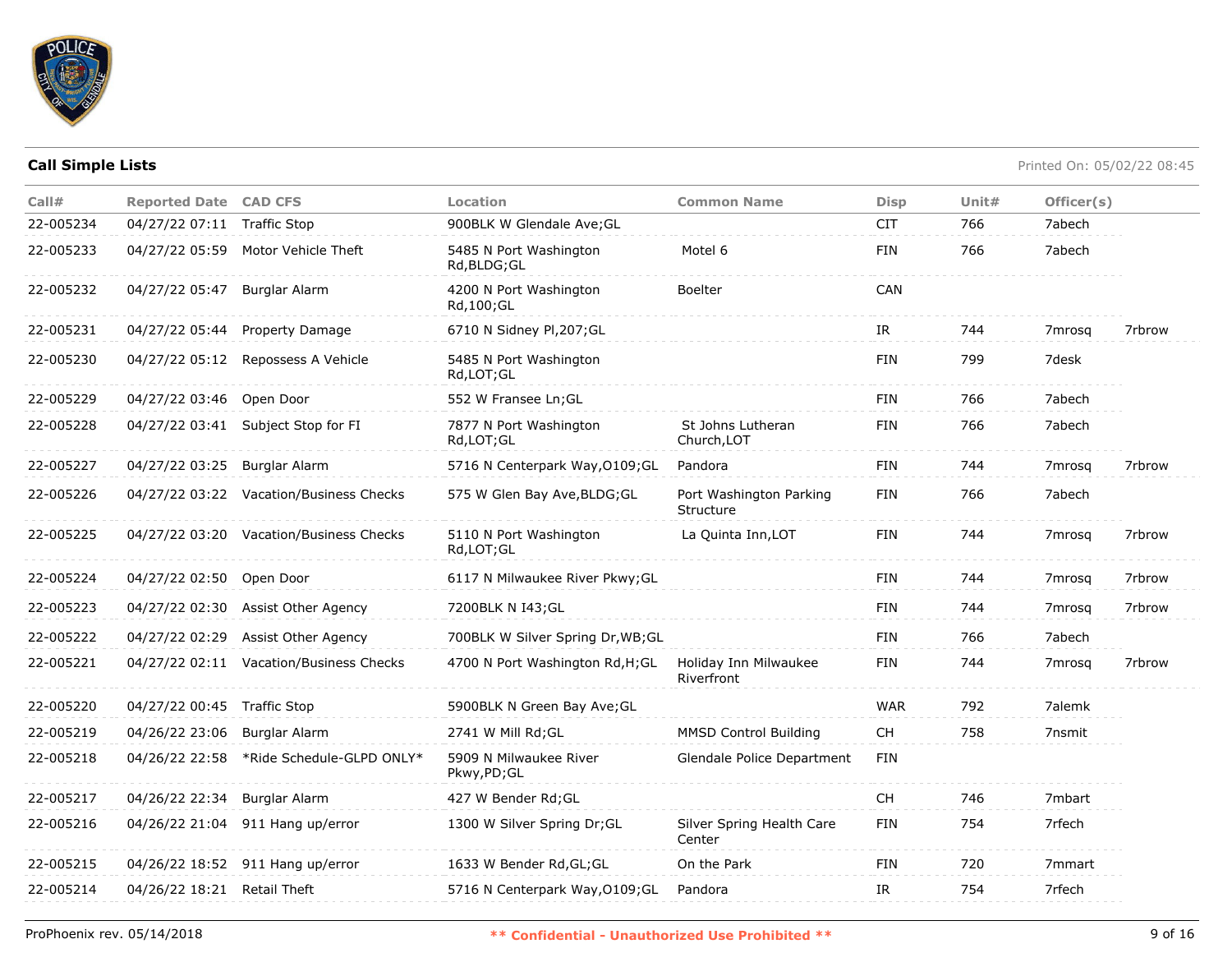

| Call#     | <b>Reported Date CAD CFS</b>  |                                         | Location                               | <b>Common Name</b>                   | <b>Disp</b> | Unit# | Officer(s) |        |
|-----------|-------------------------------|-----------------------------------------|----------------------------------------|--------------------------------------|-------------|-------|------------|--------|
| 22-005213 |                               | 04/26/22 16:48 911 Hang up/error        | 2505 W Wending Dr; GL                  |                                      | FIN         | 746   | 7mbart     |        |
| 22-005212 | 04/26/22 16:48 Fire Call - PD |                                         | 7447 N Green Bay Ave;GL                |                                      | IR          | 762   | 7amcle     | 7jrupp |
| 22-005211 |                               | 04/26/22 16:01 Prisoner Transport       | 5909 N Milwaukee River<br>Pkwy,PD;GL   | Glendale Police Department           | FIN         | 758   | 7nsmit     |        |
| 22-005210 |                               | 04/26/22 15:11 Telephone Complaint      | 6868 N Green Bay Ave, 103; GL          |                                      | FIN         | 750   | 7kfern     |        |
| 22-005209 | 04/26/22 14:20                | Retail Theft                            | 5810 N Bayshore Dr, R115; GL           | Old Navy                             | IR          | 796   | 7djohn     | 7knoon |
| 22-005208 | 04/26/22 13:42                | Request for Police                      | 7022 N Range Line Rd; GL               |                                      | FIN         | 750   | 7kfern     |        |
| 22-005206 | 04/26/22 13:29                | <b>Request for Police</b>               | 6701 N Jean Nicolet Rd, BLDG; GL       |                                      | IR          | 768   | 7mmyer     |        |
| 22-005205 | 04/26/22 13:28 Traffic Stop   |                                         | 5110 N Port Washington Rd, BLDG<br>;GL | La Quinta Inn, BLDG                  | FIN         | 794   | 7gyahr     |        |
| 22-005207 |                               | 04/26/22 13:27 Theft Complaint          | 5715 N Centerpark Way, N117; GL        | Apple Store                          | IR          | 796   | 7djohn     | 7knoon |
| 22-005204 | 04/26/22 12:42 Traffic Stop   |                                         | 100BLK W Silver Spring Dr, EB; GL      |                                      | <b>WAR</b>  | 730   | 7jchap     |        |
| 22-005203 |                               | 04/26/22 12:30 Accident - PDO           | W Bender Rd/N Port Washington<br>Rd;GL |                                      | IR          | 796   | 7djohn     | 7knoon |
| 22-005202 |                               | 04/26/22 12:13 Vacation/Business Checks | 5110 N Port Washington Rd, BLDG<br>;GL | La Quinta Inn, BLDG                  | FIN         | 794   | 7qyahr     |        |
| 22-005201 |                               | 04/26/22 12:08 Vacation/Business Checks | 5423 N Port Washington<br>Rd, BLDG; GL | Laquinta Inn & Suites<br>North, BLDG | FIN         | 794   | 7gyahr     |        |
| 22-005200 |                               | 04/26/22 12:01 Vacation/Business Checks | 5485 N Port Washington<br>Rd,BLDG;GL   | Motel 6, BLDG                        | FIN         | 794   | 7gyahr     |        |
| 22-005199 |                               | 04/26/22 11:09 911 Hang up/error        | 2470 W Good Hope Rd, 362; GL           |                                      | FIN         | 750   | 7kfern     |        |
| 22-005198 | 04/26/22 10:56 Traffic Stop   |                                         | 4600BLK N Port Washington Rd; GL       |                                      | <b>CIT</b>  | 750   | 7kfern     |        |
| 22-005197 | 04/26/22 10:50                | <b>Disorderly Conduct</b>               | 5445 N Mohawk Ave; GL                  |                                      | FIN         | 794   | 7qyahr     |        |
| 22-005196 | 04/26/22 10:39                | Assist Other Agency                     | 5533 N Argyle Ave; GL                  |                                      | FIN         | 796   | 7djohn     | 7knoon |
| 22-005195 | 04/26/22 10:29                | Disorderly Conduct                      | 5698 N Bayshore Dr, F100; GL           | Bath & Body Works                    | FIN         | 730   | 7jchap     |        |
| 22-005194 | 04/26/22 10:13                | Entry to Vehicle                        | 555 W Estabrook Blvd, BLDG; GL         |                                      | IR          | 796   | 7djohn     | 7knoon |
| 22-005193 | 04/26/22 09:44                | Subject Stop for FI                     | 6500 N Milwaukee River Pkwy; GL        | Kletzsch Park - Dam Lot              | FIN         | 750   | 7kfern     |        |
| 22-005192 | 04/26/22 09:14                | 911 Hang up/error                       | 400 W Estabrook Blvd, BLDG; GL         | Midwest Dialysis Center              | FIN         | 794   | 7gyahr     |        |
|           |                               |                                         |                                        |                                      |             |       |            |        |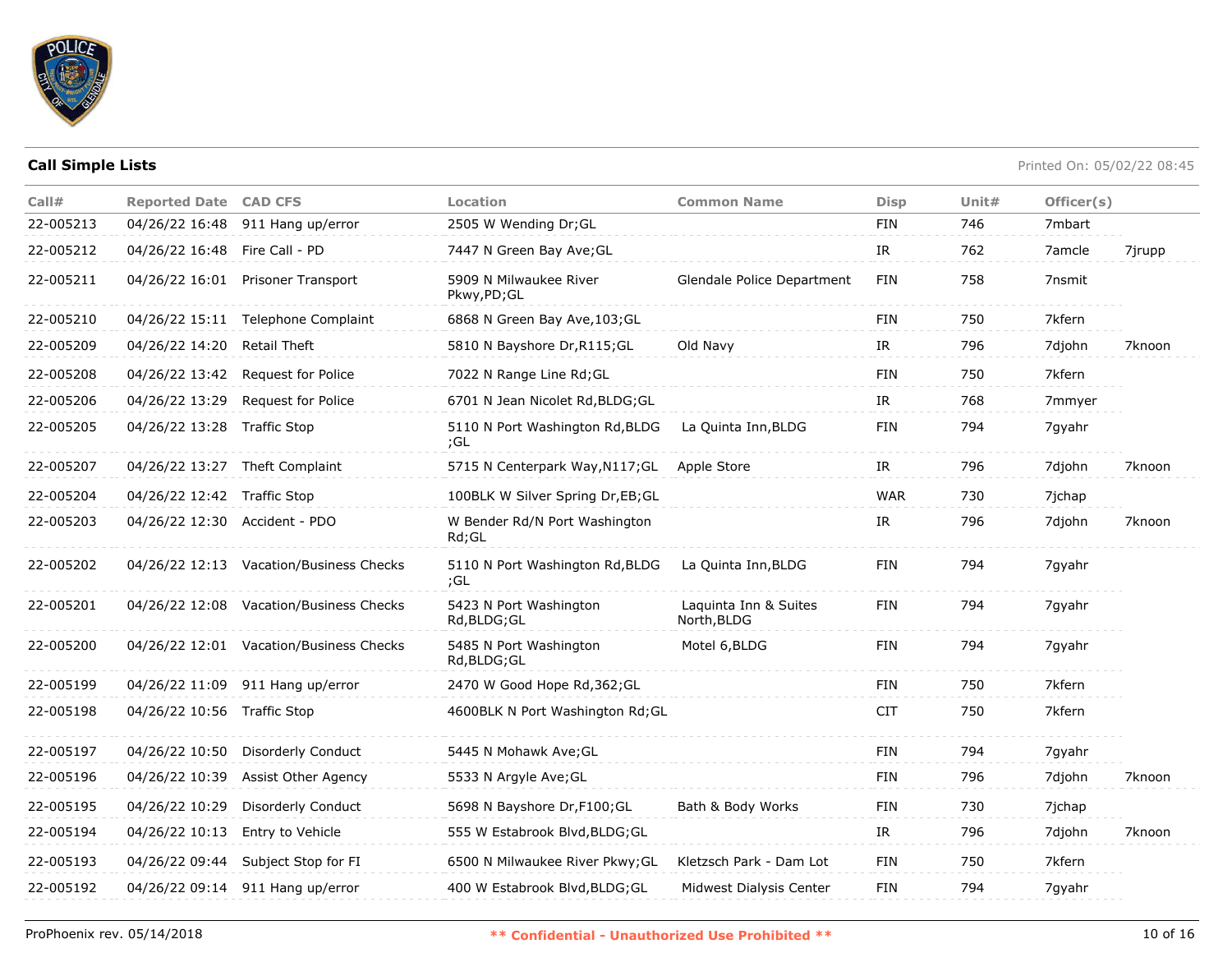

| Call#     | <b>Reported Date CAD CFS</b> |                                          | Location                                         | <b>Common Name</b>         | <b>Disp</b> | Unit# | Officer(s)         |        |
|-----------|------------------------------|------------------------------------------|--------------------------------------------------|----------------------------|-------------|-------|--------------------|--------|
| 22-005191 | 04/26/22 09:01               | <b>Burglar Alarm</b>                     | 5810 N Bayshore Dr, R115; GL                     | Old Navy                   | <b>CH</b>   | 730   | 7jchap             |        |
| 22-005190 |                              | 04/26/22 06:58 911 Hang up/error         | 3003 W Good Hope Rd, BLDG; GL                    | Aurora Advanced Healthcare | FIN         | 744   | 7 <sub>mrosq</sub> | 7rbrow |
| 22-005189 |                              | 04/26/22 04:03 Suspicious Activity       | W Good Hope Rd/N Green Bay<br>Ave;GL             |                            | <b>FIN</b>  | 744   | 7mrosa             | 7rbrow |
| 22-005188 |                              | 04/26/22 03:31 Subject Stop for FI       | 1000 W Hampton Ave, LOT; GL                      |                            | IR          | 766   | 7abech             |        |
| 22-005187 | 04/26/22 03:04 Traffic Stop  |                                          | W Silver Spring Dr/N Milwaukee<br>River Pkwy; GL |                            | <b>CIT</b>  | 766   | 7abech             |        |
| 22-005186 | 04/26/22 00:58 Burglar Alarm |                                          | 5150 N Port Washington<br>Rd, 285; GL            | Dorel Dolberg Co.          | <b>CH</b>   | 744   | 7 <sub>mrosq</sub> | 7rbrow |
| 22-005185 |                              | 04/26/22 00:33 Assist Other Agency       | N Port Washington Rd/W Brown<br>Deer Rd;BA       |                            | IR          | 766   | 7abech             |        |
| 22-005184 | 04/25/22 23:15 Traffic Stop  |                                          | 5400BLK N Port Washington Rd; GL                 |                            | <b>WAR</b>  | 786   | 7anaza             |        |
| 22-005183 |                              | 04/25/22 23:01 *Ride Schedule-GLPD ONLY* | 5909 N Milwaukee River<br>Pkwy,PD;GL             | Glendale Police Department | FIN         | 799   | 7desk              |        |
| 22-005182 | 04/25/22 21:59 Traffic Stop  |                                          | W Silver Spring Dr/N Crestwood<br>Blvd; GL       |                            | IR.         | 746   | 7mbart             |        |
| 22-005181 | 04/25/22 21:44 Traffic Stop  |                                          | N Port Washington Rd/W Silver<br>Spring Dr; GL   |                            | <b>CIT</b>  | 762   | 7amcle             | 7jrupp |
| 22-005180 | 04/25/22 21:21 Traffic Stop  |                                          | N Milwaukee River Pkwy/W Silver<br>Spring Dr; GL |                            | <b>CIT</b>  | 746   | 7mbart             |        |
| 22-005179 | 04/25/22 21:20 Traffic Stop  |                                          | 4900BLK N Port Washington Rd; GL                 |                            | <b>CIT</b>  | 754   | 7rfech             |        |
| 22-005177 | 04/25/22 21:01 Traffic Stop  |                                          | W Hampton Ave/N Port Washington<br>$Rd$ ; GL     |                            | <b>CIT</b>  | 758   | 7nsmit             |        |
| 22-005178 | 04/25/22 21:00 Burglar Alarm |                                          | 6825 N Port Washington Rd; GL                    | Aldi's                     | <b>CH</b>   | 786   | 7anaza             |        |
| 22-005176 | 04/25/22 20:54 Traffic Stop  |                                          | 5400BLK N Port Washington Rd; GL                 |                            | <b>CIT</b>  | 746   | 7mbart             |        |
| 22-005175 |                              | 04/25/22 19:42 911 Hang up/error         | 5423 N Port Washington<br>Rd, BLDG; GL           |                            | <b>FIN</b>  | 754   | 7rfech             |        |
| 22-005174 | 04/25/22 18:50 Traffic Stop  |                                          | W Silver Spring Dr/N Sunny Point<br>$Rd$ ; GL    |                            | <b>WAR</b>  | 758   | 7nsmit             |        |
| 22-005173 | 04/25/22 18:29 Traffic Stop  |                                          | 900BLK W Silver Spring Dr, WB; GL                |                            | <b>WAR</b>  | 754   | 7rfech             |        |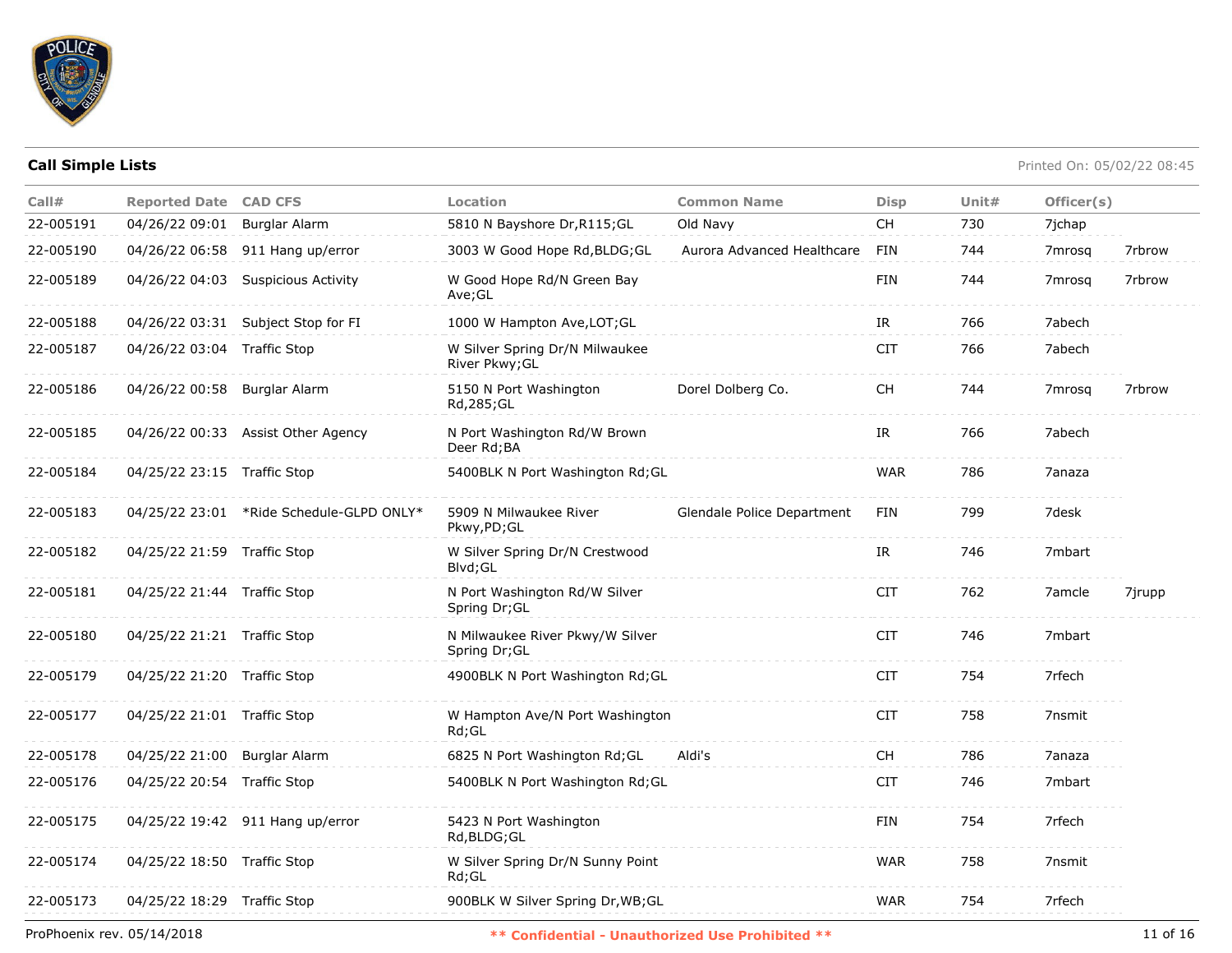

| Call#     | <b>Reported Date CAD CFS</b>  |                                    | Location                                         | <b>Common Name</b>                   | <b>Disp</b> | Unit $#$ | Officer(s) |        |
|-----------|-------------------------------|------------------------------------|--------------------------------------------------|--------------------------------------|-------------|----------|------------|--------|
| 22-005172 | 04/25/22 18:25 Traffic Stop   |                                    | 1735 W Silver Spring Dr, A; GL                   | Pick N Save                          | <b>CIT</b>  | 746      | 7mbart     |        |
| 22-005171 | 04/25/22 18:10 Traffic Stop   |                                    | 2200BLK W Silver Spring Dr;GL                    |                                      | <b>CIT</b>  | 746      | 7mbart     |        |
| 22-005170 | 04/25/22 17:58                | Disabled Vehicle                   | 5600BLK N Green Bay Ave; GL                      |                                      | <b>FIN</b>  | 746      | 7mbart     |        |
| 22-005169 | 04/25/22 17:41                | Disorderly Conduct                 | 6095 N Green Bay Ave, BLDG; GL                   | <b>Glen Court Apartments</b>         | <b>FIN</b>  | 746      | 7mbart     |        |
| 22-005168 | 04/25/22 17:25 Traffic Stop   |                                    | 4900BLK N Port Washington Rd; GL                 |                                      | <b>CIT</b>  | 754      | 7rfech     |        |
| 22-005167 | 04/25/22 17:07 Traffic Stop   |                                    | 4700BLK N Port Washington Rd; GL                 |                                      | <b>WAR</b>  | 758      | 7nsmit     |        |
| 22-005166 | 04/25/22 15:10 Traffic Stop   |                                    | W Silver Spring Dr/N Milwaukee<br>River Pkwy; GL |                                      | <b>WAR</b>  | 776      | 7ibrat     |        |
| 22-005165 | 04/25/22 14:27 Accident - PDO |                                    | 5500BLK N Port Washington Rd; GL                 |                                      | FIN         | 796      | 7djohn     | 7knoon |
| 22-005163 | 04/25/22 14:14 Traffic Stop   |                                    | 5600BLK N Port Washington Rd; GL                 |                                      | <b>FIN</b>  | 750      | 7kfern     |        |
| 22-005164 |                               | 04/25/22 14:13 Repossess A Vehicle | 5200 N Port Washington<br>Rd, BLDG; GL           | John Amato Nissan Showroom FIN       |             |          |            |        |
| 22-005162 |                               | 04/25/22 12:24 Animal Complaints   | 5662 N Milwaukee River Pkwy; GL                  |                                      | <b>FIN</b>  | 796      | 7djohn     | 7knoon |
| 22-005161 |                               | 04/25/22 12:16 911 Hang up/error   | 5684 N Centerpark Way, P106; GL                  | Lens Crafters Optique                | <b>FIN</b>  | 750      | 7kfern     |        |
| 22-005160 | 04/25/22 12:15 Traffic Stop   |                                    | 5701 N Port Washington<br>Rd, N123; GL           | Park N Ride Lot, N123                | <b>CIT</b>  | 730      | 7ichap     |        |
| 22-005159 | 04/25/22 11:48 Traffic Stop   |                                    | 2500BLK W Silver Spring Dr; GL                   |                                      | FIN         | 776      | 7jbrat     |        |
| 22-005158 |                               | 04/25/22 11:30 Abandoned Vehicle   | 5900 N Green Bay Ave; GL                         | Amato Chrysler Dodge Ram<br>and Jeep | <b>FIN</b>  | 796      | 7djohn     | 7knoon |
| 22-005157 |                               | 04/25/22 11:08 Abandoned Vehicle   | 2003 W Bender Rd, LOT; GL                        |                                      | <b>FIN</b>  | 796      | 7djohn     | 7knoon |
| 22-005156 | 04/25/22 11:06 Traffic Stop   |                                    | 2300BLK W Silver Spring Dr;GL                    |                                      | <b>WAR</b>  | 776      | 7jbrat     |        |
| 22-005155 |                               | 04/25/22 11:04 911 Hang up/error   | 3003 W Good Hope Rd, BLDG; GL                    | Aurora Advanced Healthcare           | FIN         | 776      | 7jbrat     |        |
| 22-005154 | 04/25/22 10:48 Traffic Stop   |                                    | W Silver Spring Dr/N Bethmaur<br>Ln; GL          |                                      | <b>CIT</b>  | 776      | 7jbrat     |        |
| 22-005153 |                               | 04/25/22 10:18 Request for Police  | 6263 N Green Bay Ave, BLDG; GL                   | Glendale Care Center                 | IR          | 796      | 7djohn     | 7knoon |
| 22-005152 | 04/25/22 10:10 Traffic Stop   |                                    | 1900BLK W Silver Spring Dr; GL                   |                                      | <b>CIT</b>  | 796      | 7djohn     | 7knoon |
|           |                               |                                    |                                                  |                                      |             |          |            |        |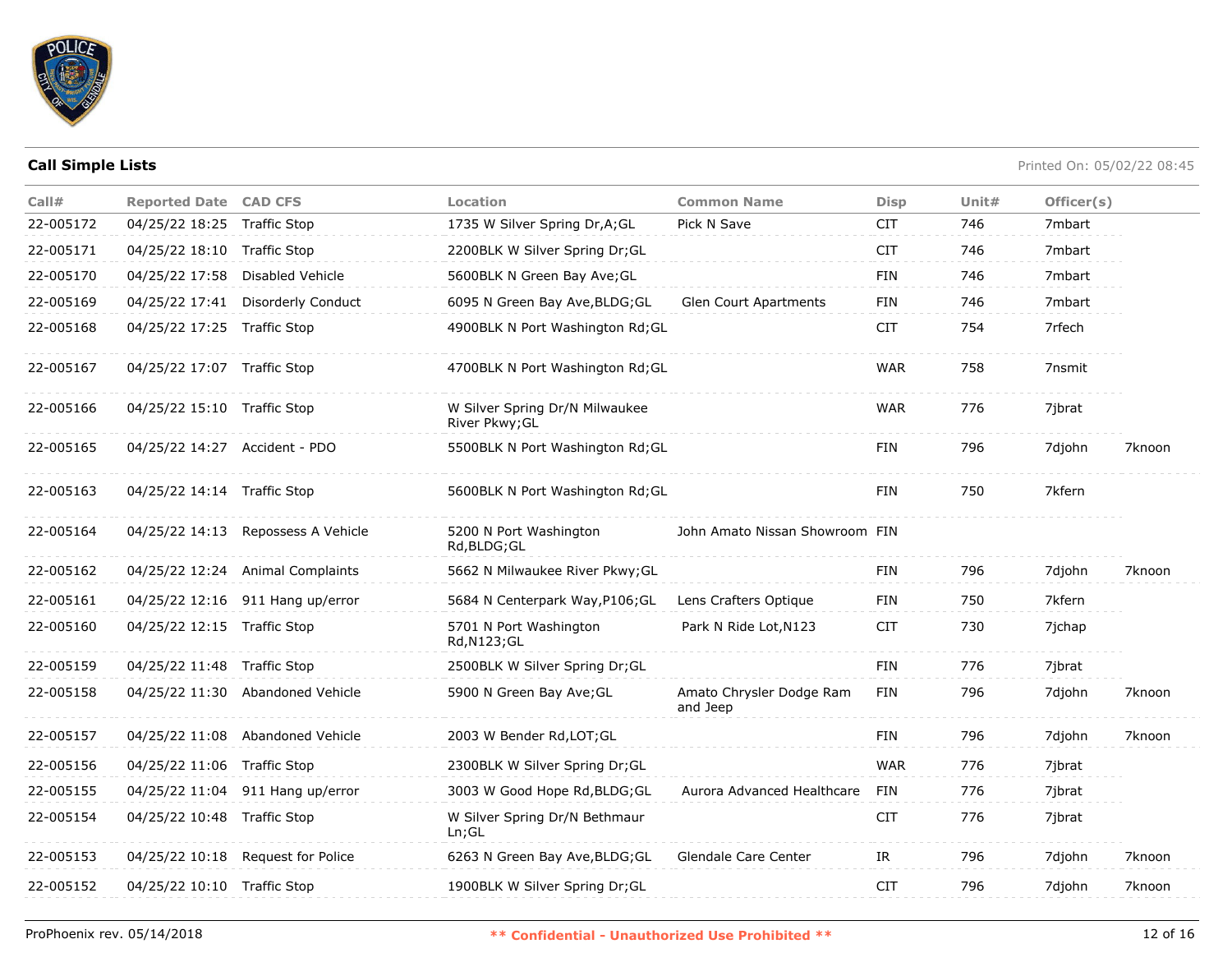

| Call#     | <b>Reported Date CAD CFS</b>  |                                          | Location                                 | <b>Common Name</b>                     | <b>Disp</b> | Unit $#$ | Officer(s) |        |
|-----------|-------------------------------|------------------------------------------|------------------------------------------|----------------------------------------|-------------|----------|------------|--------|
| 22-005151 | 04/25/22 09:42                | <b>Request for Police</b>                | N Port Washington Rd/W Hampton<br>Ave;GL |                                        | <b>FIN</b>  | 730      | 7ichap     |        |
| 22-005150 |                               | 04/25/22 09:00 Subject Stop for FI       | 6969 N Port Washington<br>Rd,LOT;GL      |                                        | <b>FIN</b>  | 750      | 7kfern     |        |
| 22-005149 |                               | 04/25/22 08:05 911 Hang up/error         | 5757 N Green Bay Ave, BLDG; GL           | Johnson Controls (corporate<br>Office) | FIN         | 796      | 7djohn     | 7knoon |
| 22-005148 | 04/25/22 07:05 Traffic Stop   |                                          | W Mill Rd/N Sidney Pl;GL                 |                                        | <b>FIN</b>  | 744      | 7mrosg     | 7rbrow |
| 22-005147 | 04/25/22 06:17 Traffic Stop   |                                          | 6000BLK N Port Washington Rd; GL         |                                        | <b>WAR</b>  | 736      | 7rpoet     |        |
| 22-005146 |                               | 04/25/22 05:41 Vacation/Business Checks  | 6100 N Green Bay Ave, BLDG; GL           | David Hobbs Honda                      | FIN         | 744      | 7mrosq     | 7rbrow |
| 22-005145 | 04/25/22 04:03                | Open Door                                | 916 W Glendale Ave; GL                   |                                        | <b>FIN</b>  | 766      | 7abech     |        |
| 22-005144 | 04/25/22 03:38                | Open Door                                | 6642 N Atwahl Dr; GL                     |                                        | <b>FIN</b>  | 712      | 7eguse     |        |
| 22-005143 | 04/25/22 03:32 Open Door      |                                          | 6930 N Beech Tree Dr; GL                 |                                        | <b>FIN</b>  | 712      | 7eguse     |        |
| 22-005142 | 04/25/22 03:30                | Open Door                                | 6941 N Crestwood Dr; GL                  |                                        | <b>FIN</b>  | 712      | 7eguse     |        |
| 22-005141 | 04/25/22 02:32 Traffic Stop   |                                          | 1000BLK E Glendale Ave; SH               |                                        | <b>CIT</b>  | 766      | 7abech     |        |
| 22-005140 | 04/25/22 02:19                | Request for Police                       | 7065 N Port Washington<br>Rd, BLDG; GL   |                                        | IR          | 736      | 7rpoet     |        |
| 22-005139 |                               | 04/25/22 01:57 Vacation/Business Checks  | 4700 N Port Washington Rd, H; GL         | Holiday Inn Milwaukee<br>Riverfront    | FIN         | 766      | 7abech     |        |
| 22-005138 |                               | 04/25/22 01:51 Vacation/Business Checks  | 5110 N Port Washington<br>Rd,LOT;GL      | La Quinta Inn, LOT                     | <b>FIN</b>  | 766      | 7abech     |        |
| 22-005137 |                               | 04/25/22 01:42 Vacation/Business Checks  | 5423 N Port Washington<br>Rd,LOT;GL      | Laquinta Inn & Suites<br>North, LOT    | <b>FIN</b>  | 766      | 7abech     |        |
| 22-005136 |                               | 04/25/22 01:31 Subject Stop for FI       | 5485 N Port Washington<br>Rd,LOT;GL      | Motel 6, LOT                           | <b>FIN</b>  | 766      | 7abech     |        |
| 22-005135 |                               | 04/25/22 01:09 Vacation/Business Checks  | 5485 N Port Washington<br>Rd, BLDG; GL   | Motel 6, BLDG                          | <b>FIN</b>  | 766      | 7abech     |        |
| 22-005134 | 04/25/22 00:43 Missing Person |                                          | 1100 W Bender Rd; GL                     |                                        | <b>FIN</b>  | 736      | 7rpoet     |        |
| 22-005133 | 04/25/22 00:25 Fire Call - PD |                                          | 2013 W Kendall Ave; GL                   |                                        | IR          | 744      | 7mrosq     | 7rbrow |
| 22-005132 |                               | 04/24/22 23:08 *Ride Schedule-GLPD ONLY* | 5909 N Milwaukee River<br>Pkwy,PD;GL     | Glendale Police Department             | <b>FIN</b>  | 799      | 7desk      |        |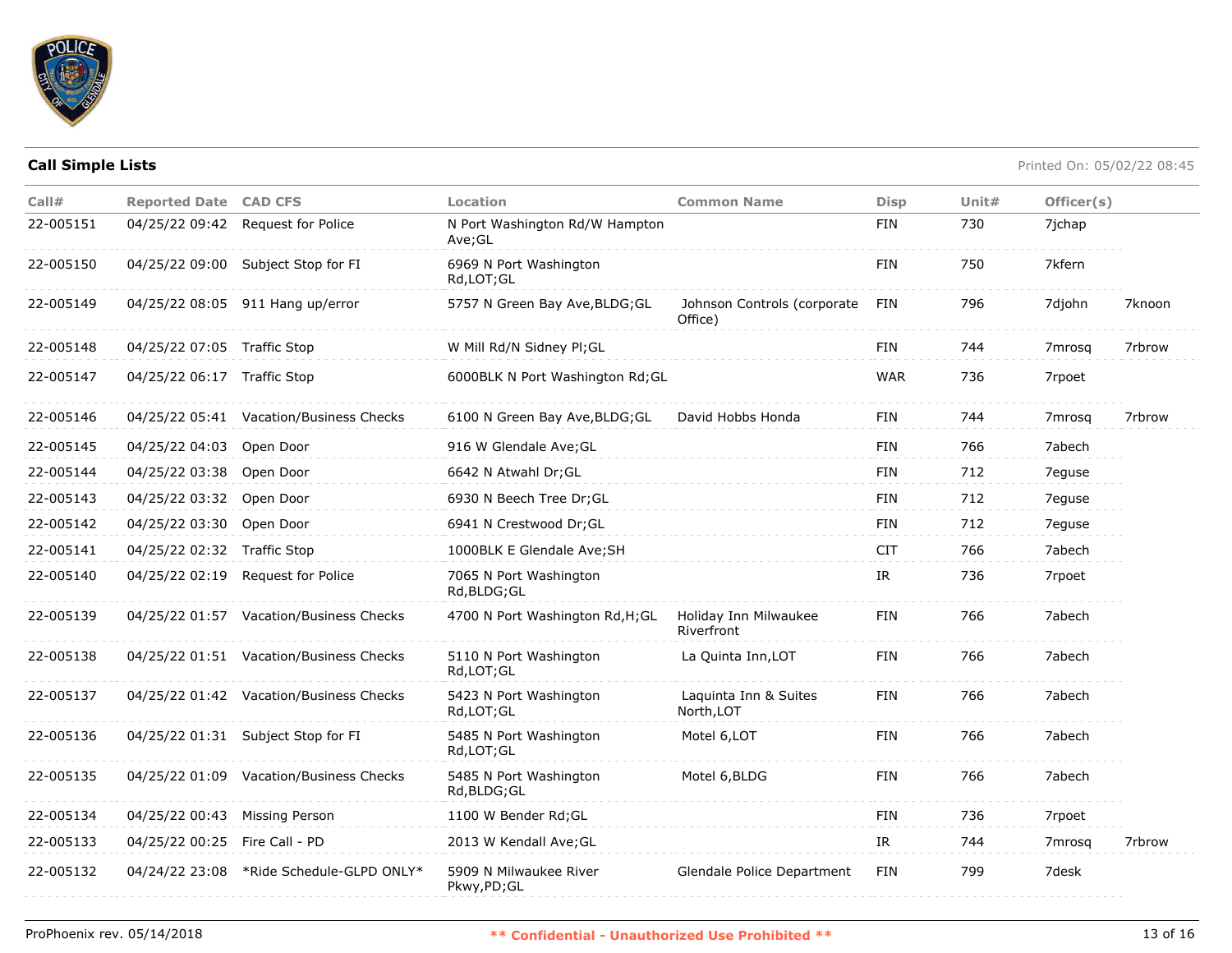

| Call#     | <b>Reported Date CAD CFS</b> |                                    | Location                                  | <b>Common Name</b>         | <b>Disp</b>                       | Unit $#$ | Officer(s) |        |
|-----------|------------------------------|------------------------------------|-------------------------------------------|----------------------------|-----------------------------------|----------|------------|--------|
| 22-005131 | 04/24/22 22:32 Welfare Check |                                    | 2316 W Acacia Rd; GL                      |                            | <b>FIN</b>                        | 754      | 7rfech     |        |
| 22-005130 | 04/24/22 22:15 Traffic Stop  |                                    | 1500BLK W Silver Spring Dr;GL             |                            | <b>CIT</b>                        | 786      | 7anaza     |        |
| 22-005129 | 04/24/22 21:59 Traffic Stop  |                                    | 4900BLK N Port Washington Rd;GL           |                            | <b>FIN</b>                        | 754      | 7rfech     |        |
| 22-005128 | 04/24/22 21:47 Traffic Stop  |                                    | N Green Bay Ave/W Bender Rd; GL           |                            | <b>WAR</b>                        | 782      | 7rwils     |        |
| 22-005127 |                              | 04/24/22 21:42 Suspicious Activity | 7275 N Port Washington<br>Rd, 1012; GL    | The Glen                   | FIN                               | 762      | 7amcle     | 7jrupp |
| 22-005126 | 04/24/22 21:28 Traffic Stop  |                                    | 1700BLK W Silver Spring Dr; GL            |                            | <b>WAR</b>                        | 786      | 7anaza     |        |
| 22-005125 | 04/24/22 20:58               | <b>Traffic Stop</b>                | 2300BLK W Silver Spring Dr; GL            |                            | <b>CIT</b>                        | 754      | 7rfech     |        |
| 22-005124 | 04/24/22 20:57               | Traffic Stop                       | 2100BLK W Silver Spring Dr;GL             |                            | <b>WAR</b>                        | 786      | 7anaza     |        |
| 22-005123 | 04/24/22 20:30               | Disabled Vehicle                   | N Port Washington Rd/W Glendale<br>Ave;GL |                            | <b>FIN</b>                        | 754      | 7rfech     |        |
| 22-005122 | 04/24/22 20:27 Welfare Check |                                    | 7306 N Pierron Rd; GL                     |                            | <b>FIN</b>                        | 782      | 7rwils     |        |
| 22-005121 | 04/24/22 18:29               | <b>Retail Theft</b>                | 7156 N Green Bay Ave, BLDG; GL            |                            | IR                                | 782      | 7rwils     |        |
| 22-005120 | 04/24/22 17:48               | Accident - PDO                     | W Silver Spring Dr/N Argyle<br>Ave;GL     |                            | IR                                | 762      | 7amcle     | 7jrupp |
| 22-005119 | 04/24/22 16:55 Welfare Check |                                    | 7425 N Longview Ave; GL                   |                            | $\ensuremath{\mathsf{IR}}\xspace$ | 786      | 7anaza     |        |
| 22-005118 | 04/24/22 16:30               | Prisoner Transport                 | 949 N 9 St; GL                            | Criminal Justice Facility  | FIN                               | 782      | 7rwils     |        |
| 22-005117 | 04/24/22 16:16 Trespassing   |                                    | 7010 N Port Washington<br>Rd, BLDG; GL    |                            | IR                                | 762      | 7amcle     | 7jrupp |
| 22-005116 | 04/24/22 12:56               | Prisoner Transport                 | 1 Not Verified Way; GL                    |                            | <b>FIN</b>                        | 730      | 7jchap     |        |
| 22-005115 | 04/24/22 12:50               | Suspicious Activity                | 6153 N Flint Rd, BLDG; GL                 | Crain Painting Contractors | FIN                               | 776      | 7jbrat     |        |
| 22-005114 | 04/24/22 12:37               | Prisoner Transport                 | 1 Not Verified Way; GL                    |                            | <b>FIN</b>                        | 730      | 7jchap     |        |
| 22-005113 | 04/24/22 12:06               | Hold Up Alarm                      | 7010 N Port Washington<br>Rd,BLDG;GL      |                            | <b>FIN</b>                        | 730      | 7jchap     |        |
| 22-005112 | 04/24/22 11:46 Welfare Check |                                    | 7425 N Longview Ave; GL                   |                            | <b>FIN</b>                        | 730      | 7jchap     |        |
| 22-005111 | 04/24/22 11:28               | Burglar Alarm                      | 333 W Estabrook Blvd, BLDG; GL            | Weyco Group                | <b>FIN</b>                        | 796      | 7djohn     | 7knoon |
| 22-005110 | 04/24/22 10:51               | Motor Vehicle Theft                | 5254 N 26 St; GL                          |                            | IR                                | 796      | 7djohn     | 7knoon |
| 22-005109 | 04/24/22 10:46               | <b>Suspicious Activity</b>         | 5695 N Centerpark Way, N127; GL           | Nike                       | <b>FIN</b>                        | 776      | 7jbrat     |        |
|           |                              |                                    |                                           |                            |                                   |          |            |        |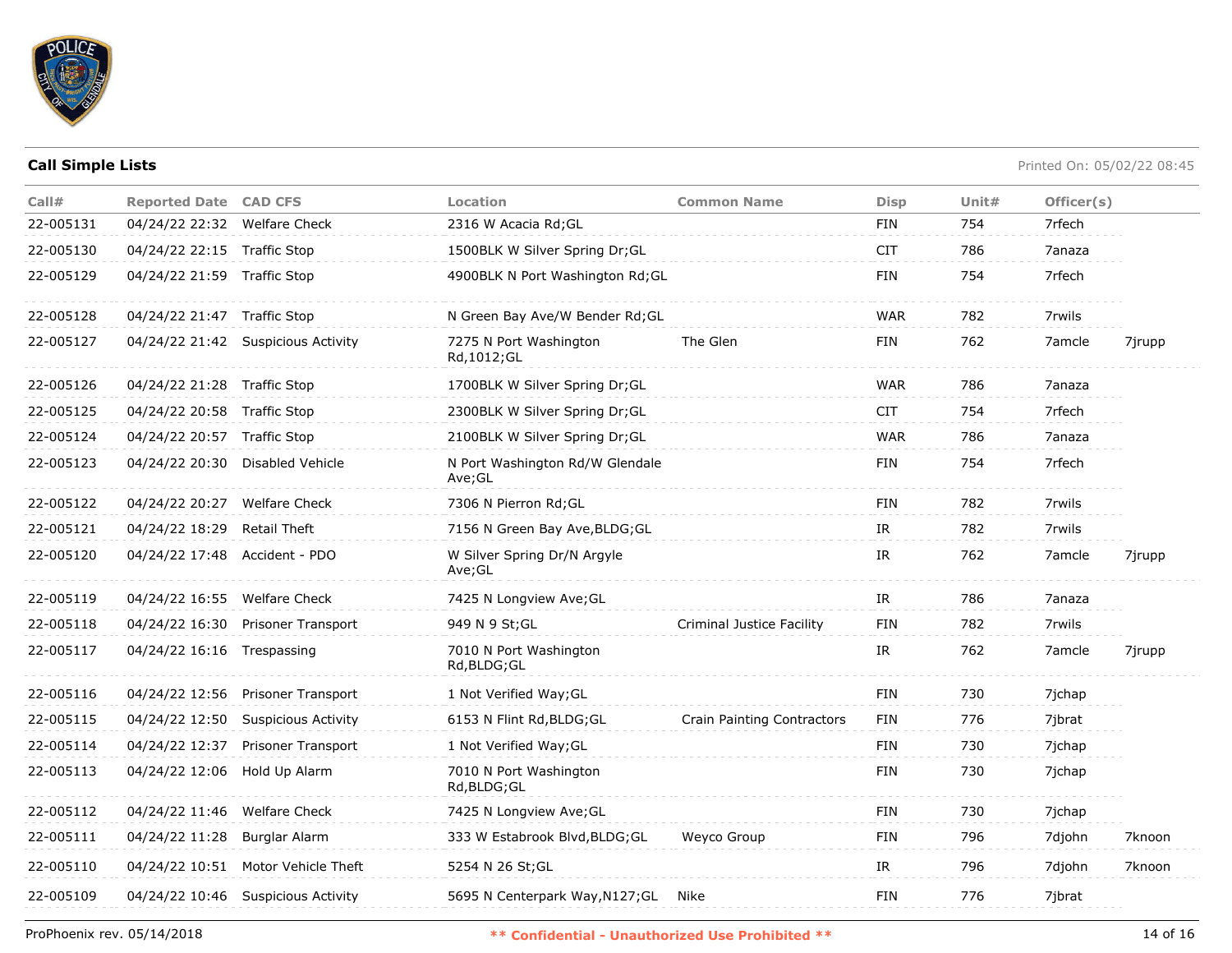

| Call#     | <b>Reported Date CAD CFS</b> |                                         | <b>Location</b>                          | <b>Common Name</b>                         | <b>Disp</b> | Unit# | Officer(s) |        |
|-----------|------------------------------|-----------------------------------------|------------------------------------------|--------------------------------------------|-------------|-------|------------|--------|
| 22-005108 | 04/24/22 10:41               | <b>Welfare Check</b>                    | 2124 W Marne Ave; GL                     |                                            | FIN         | 730   | 7jchap     |        |
| 22-005107 | 04/24/22 10:08 Trespassing   |                                         | 5701 N Lydell Ave, C100; GL              | Target                                     | FIN         | 796   | 7djohn     | 7knoon |
| 22-005106 | 04/24/22 09:59 Traffic Stop  |                                         | W Silver Spring Dr/N Green Bay<br>Ave;GL |                                            | <b>CIT</b>  | 714   | 7bgalb     |        |
| 22-005105 | 04/24/22 09:36 Traffic Stop  |                                         | 5560 N Port Washington<br>Rd,LOT;GL      | Taco Bell, LOT                             | <b>WAR</b>  | 730   | 7jchap     |        |
| 22-005104 |                              | 04/24/22 08:31 911 Hang up/error        | 6969 N Port Washington Rd, A; GL         | Pick N Save                                | FIN         | 776   | 7jbrat     |        |
| 22-005103 | 04/24/22 08:28               | <b>Suspicious Activity</b>              | 5485 N Port Washington<br>Rd,LOT;GL      |                                            | IR.         | 794   | 7gyahr     |        |
| 22-005102 |                              | 04/24/22 08:23 Road Hazard - PD         | 600BLK W Silver Spring Dr, WB; GL        |                                            | <b>FIN</b>  | 794   | 7gyahr     |        |
| 22-005101 | 04/24/22 07:16               | Traffic Stop                            | 5600BLK N Port Washington Rd; GL         |                                            | <b>CIT</b>  | 736   | 7rpoet     |        |
| 22-005100 | 04/24/22 07:09 Traffic Stop  |                                         | 5423 N Port Washington<br>Rd,LOT;GL      | Laquinta Inn & Suites<br>North, LOT        | <b>WAR</b>  | 736   | 7rpoet     |        |
| 22-005099 | 04/24/22 07:02 Traffic Stop  |                                         | 1 Not Verified Way; GL                   |                                            | <b>WAR</b>  | 734   | 7rpari     |        |
| 22-005098 | 04/24/22 06:39               | 911 Hang up/error                       | 3003 W Good Hope Rd, BLDG; GL            | Aurora Advanced Healthcare                 | FIN         | 734   | 7rpari     |        |
| 22-005097 | 04/24/22 06:27               | Suspicious Activity                     | 1400 W Silver Spring Dr, BLDG; GL        | Umansky Motor Cars -<br>Showroom & Service | IR          | 792   | 7alemk     |        |
| 22-005096 | 04/24/22 06:08               | Disorderly Conduct                      | 1400 W Silver Spring Dr, LOT; GL         |                                            | <b>FIN</b>  | 736   | 7rpoet     |        |
| 22-005095 | 04/24/22 04:19               | Fire Call - PD                          | 5423 N Port Washington<br>Rd, BLDG; GL   | Laquinta Inn & Suites<br>North, BLDG       | FIN         | 734   | 7rpari     |        |
| 22-005094 |                              | 04/24/22 04:05 Subject Stop for FI      | 5423 N Port Washington<br>Rd,BLDG;GL     | Laquinta Inn & Suites<br>North, BLDG       | <b>FIN</b>  | 734   | 7rpari     |        |
| 22-005093 | 04/24/22 03:47               | Burglar Alarm                           | 6440 N Alberta Ct; GL                    |                                            | <b>FIN</b>  | 734   | 7rpari     |        |
| 22-005092 | 04/24/22 03:23               | Hold Up Alarm                           | W Good Hope Rd/N Green Bay<br>Ave;GL     |                                            | FIN         | 736   | 7rpoet     |        |
| 22-005091 | 04/24/22 02:57 Traffic Stop  |                                         | 1 Not Verified Way; GL                   |                                            | FIN         | 734   | 7rpari     |        |
| 22-005090 |                              | 04/24/22 02:32 Vacation/Business Checks | 6701 N Jean Nicolet Rd, BLDG; GL         | Nicolet High School, BLDG                  | FIN         | 734   | 7rpari     |        |
| 22-005089 | 04/24/22 02:31               | Vacation/Business Checks                | 6100 N Green Bay Ave, BLDG; GL           | David Hobbs Honda                          | FIN         | 736   | 7rpoet     |        |
| 22-005088 | 04/24/22 02:29               | Vacation/Business Checks                | 7003 N Port Washington Rd; GL            | Residence Inn Glendale                     | FIN         | 734   | 7rpari     |        |
| 22-005087 |                              | 04/24/22 02:29 Vacation/Business Checks | 7035 N Port Washington Rd; GL            | Fairfield Inn                              | FIN         | 734   | 7rpari     |        |